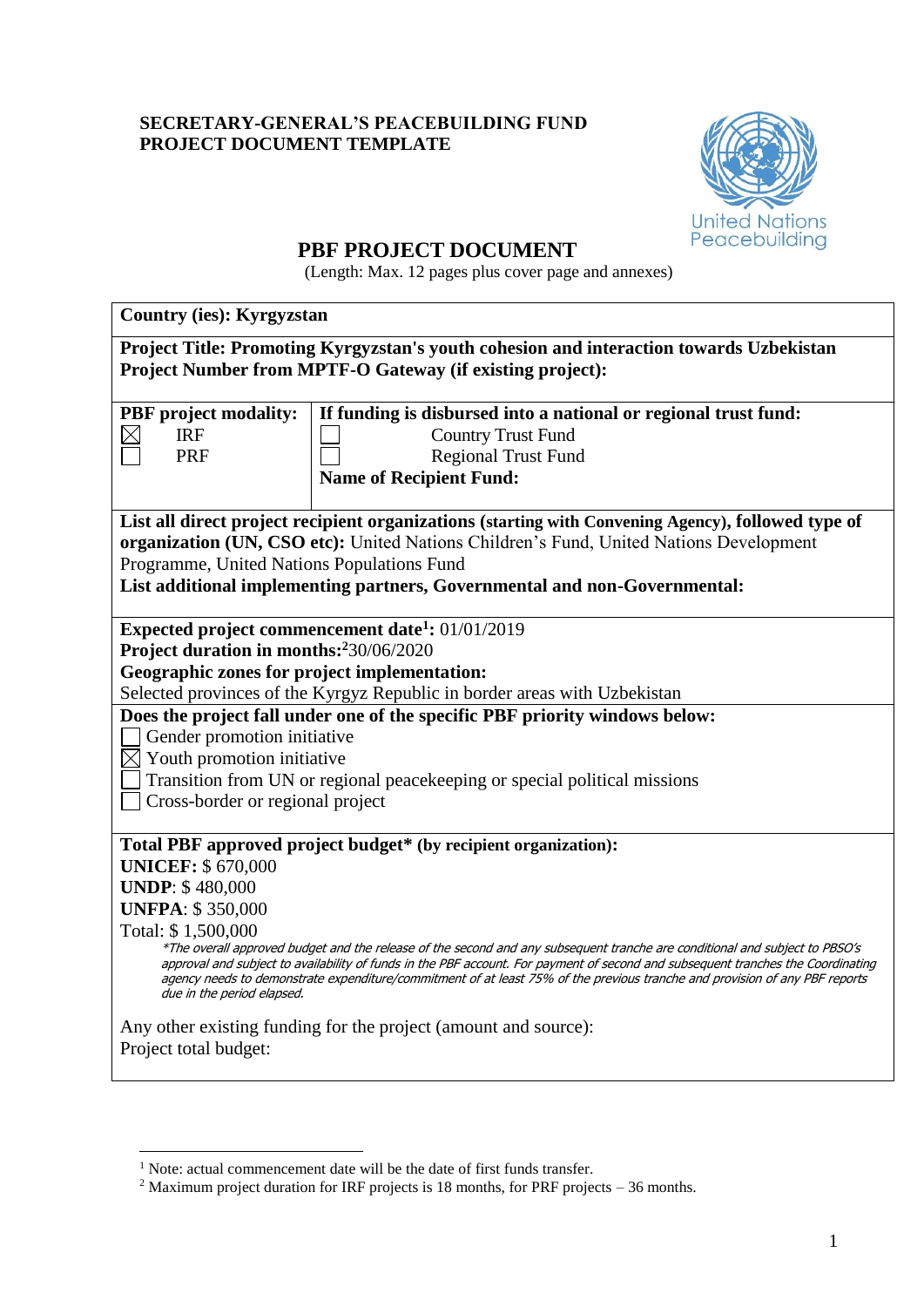| <b>PBF</b> 1 <sup>st</sup> tranche: | <b>PBF</b> $2^{nd}$ tranche <sup>*</sup> : |  |
|-------------------------------------|--------------------------------------------|--|
|                                     |                                            |  |
| <b>UNICEF 469,024.</b>              | \$ UNICEF 200,976                          |  |
| UNDP 335,980:                       | <b>UNDP 144,020</b>                        |  |
| <b>UNFPA 245,000</b>                | <b>UNFPA 105,000</b>                       |  |
| Total: 1,050,004                    | Total: 449,996                             |  |

By supporting the Kyrgyz authorities in the implementation of cooperation plans between Kyrgyz provinces and their Uzbek counterparts the project aims to improve the social cohesion of border areas and beyond with catalytic effects across the entire country. Activities span from the improvement of cultural exchanges, youth interactions reaching out also to cooperation with Ombudsman institution and the Prosecution office to the further development of such plans with a more inclusive participation of the youth.. The project takes stock of the momentum in the cooperation between the two States and aims at entrenching positive peace factors.

The project was drawn from the State Agency of youth's suggestions and developed based on their inputs. State Agency for Local Self Governance and inter ethnic relations , provincial authorities of Osh, Batken and Jalalabad, as well youth representatives were also consulted throughout the process. At the same time the relevant office of the Presidential Administration has been regularly informed about the proposal receiving support. In addition, consultations were conducted with grassroots CSOs, Women and Youth Committees of Local Crime Prevention Centers and peace-building NGOs as well as those working in border areas.

#### **Project Gender Marker score: \_2\_ 3**

Specify % and \$ of total project budget allocated to activities in direct pursuit of gender equality and women's empowerment: \$ 550,000 - 30% of the total budget

#### **Project Risk Marker score: 1 <sup>4</sup>**

**Select PBF Focus Area** which best summarizes the focus of the project *(select ONLY one)*: 2.3. <sup>5</sup>

If applicable, **UNDAF outcome(s)** to which the project contributes: Priority 2: Good Governance, rule of law, human rights, gender equality

If applicable, **Sustainable Development Goal** to which the project contributes: Goal 5<sup>th</sup> and 16<sup>th</sup>

| <b>Type of submission:</b> | If it is a project amendment, select all changes that apply and provide a |
|----------------------------|---------------------------------------------------------------------------|
|                            | brief justification:                                                      |
| $\boxtimes$ New project    |                                                                           |
| Project amendment          |                                                                           |
|                            |                                                                           |

<sup>3</sup> Score 3 for projects that have gender equality as a principal objective

**Score 2** for projects that have gender equality as a significant objective

**Score 1** for projects that contribute in some way to gender equality, but not significantly (less than 15% of budget)

<sup>4</sup> **Risk marker 0** = low risk to achieving outcomes

**Risk marker 1** = medium risk to achieving outcomes

**Risk marker 2** = high risk to achieving outcomes

#### <sup>5</sup> **PBF Focus Areas** are:

(1.1) SSR, (1.2) Rule of Law; (1.3) DDR; (1.4) Political Dialogue;

(2.1) National reconciliation; (2.2) Democratic Governance; (2.3) Conflict prevention/management;

(3.1) Employment; (3.2) Equitable access to social services

(4.1) Strengthening of essential national state capacity; (4.2) extension of state authority/local administration; (4.3)

Governance of peacebuilding resources (including PBF Secretariats)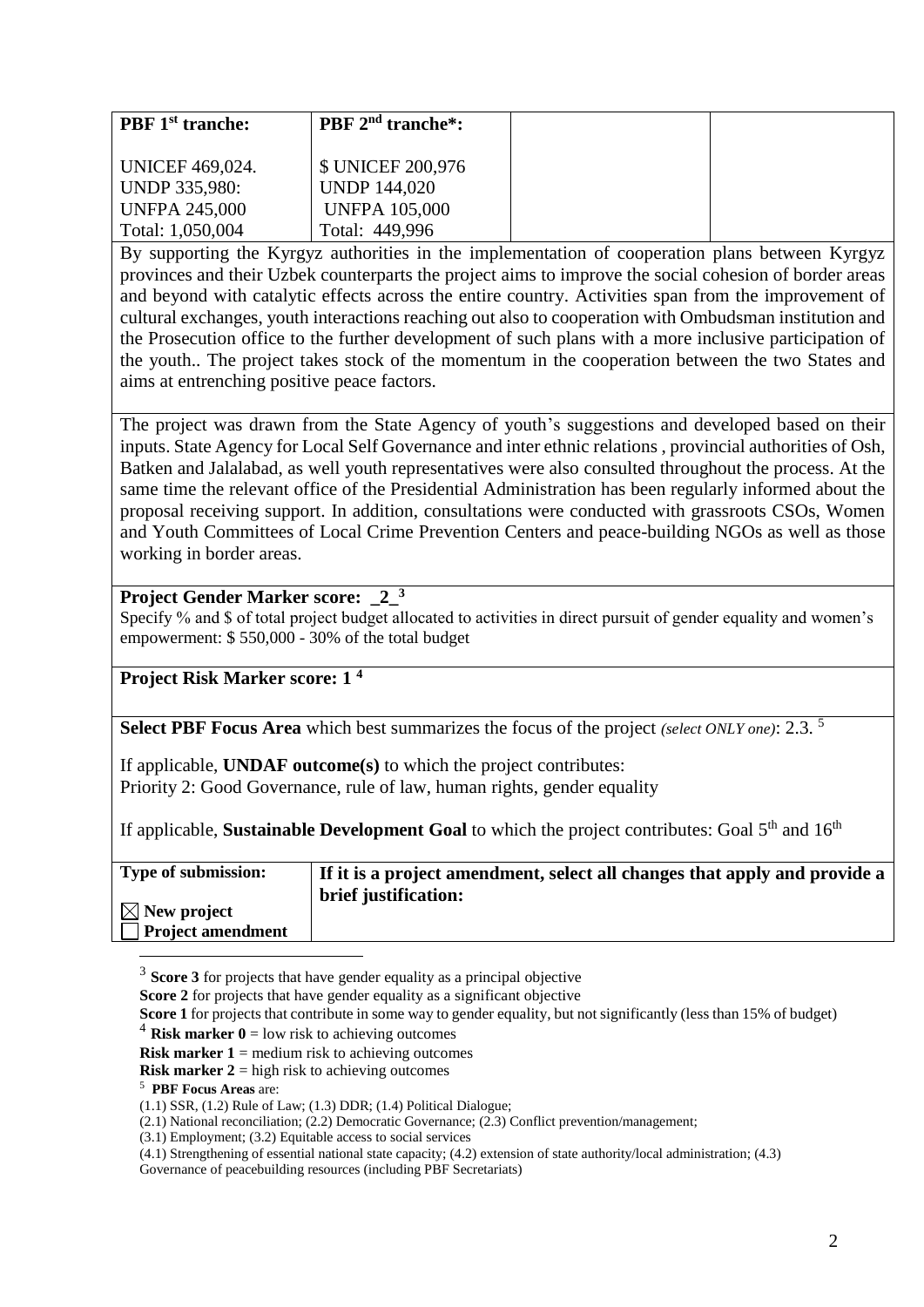| <b>Extension of duration:</b>     Additional duration in months:                                                                                                                                                                                                                                                                     |
|--------------------------------------------------------------------------------------------------------------------------------------------------------------------------------------------------------------------------------------------------------------------------------------------------------------------------------------|
| Change of project outcome/scope:                                                                                                                                                                                                                                                                                                     |
| Change of budget allocation between outcomes or budget categories of                                                                                                                                                                                                                                                                 |
| more than $15\%$ :                                                                                                                                                                                                                                                                                                                   |
| <b>Additional PBF budget:</b>   Additional amount by recipient organization:                                                                                                                                                                                                                                                         |
| <b>USD XXXXX</b>                                                                                                                                                                                                                                                                                                                     |
|                                                                                                                                                                                                                                                                                                                                      |
| <b>Brief justification for amendment:</b>                                                                                                                                                                                                                                                                                            |
| Note: If this is an amendment, show any changes to the project document in<br>RED colour or in TRACKED CHANGES, ensuring a new result framework<br>and budget tables are included with clearly visible changes. Any parts of<br>the document which are not affected, should remain the same. New project<br>signatures are required. |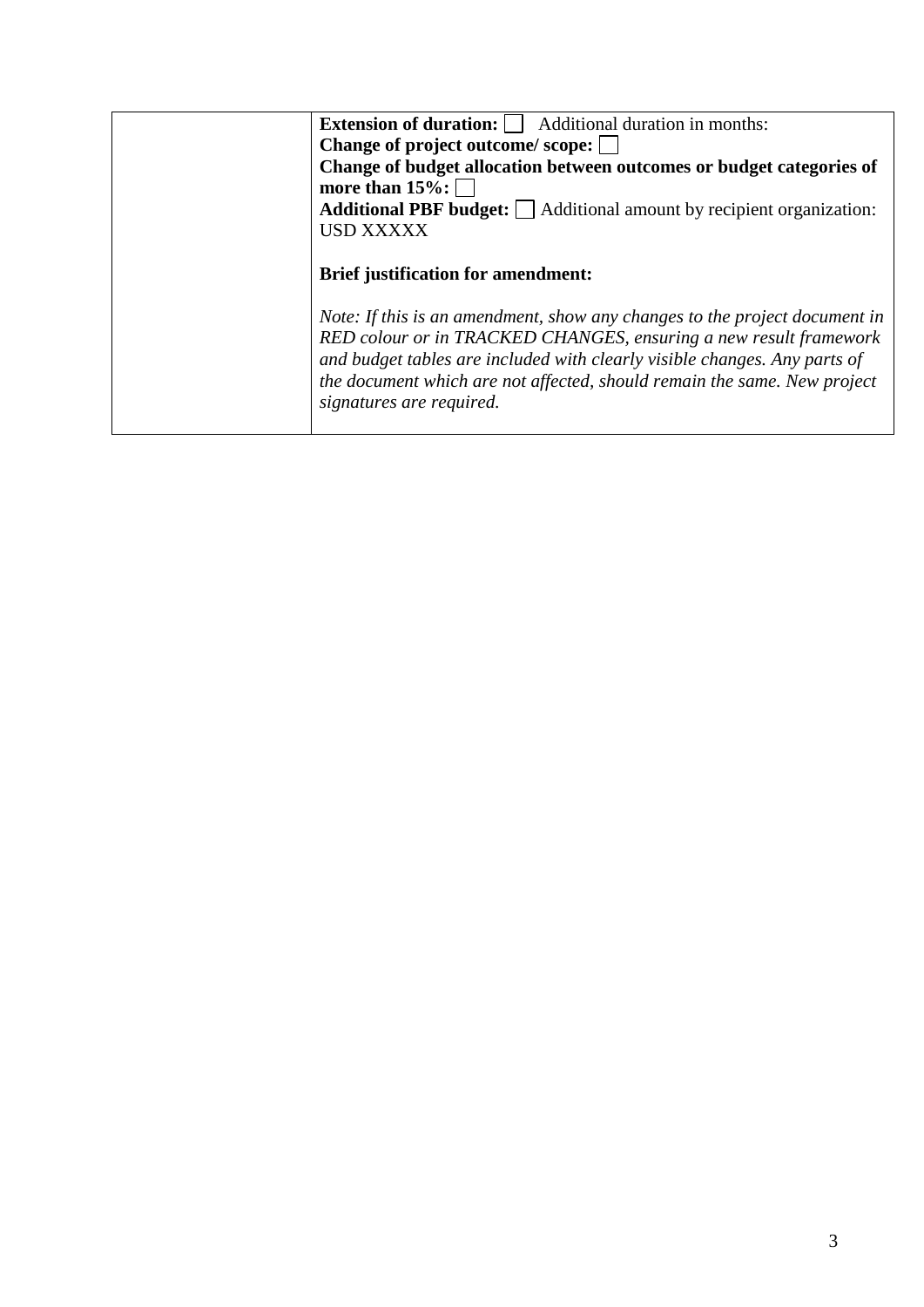

#### PROJECT SIGNATURES: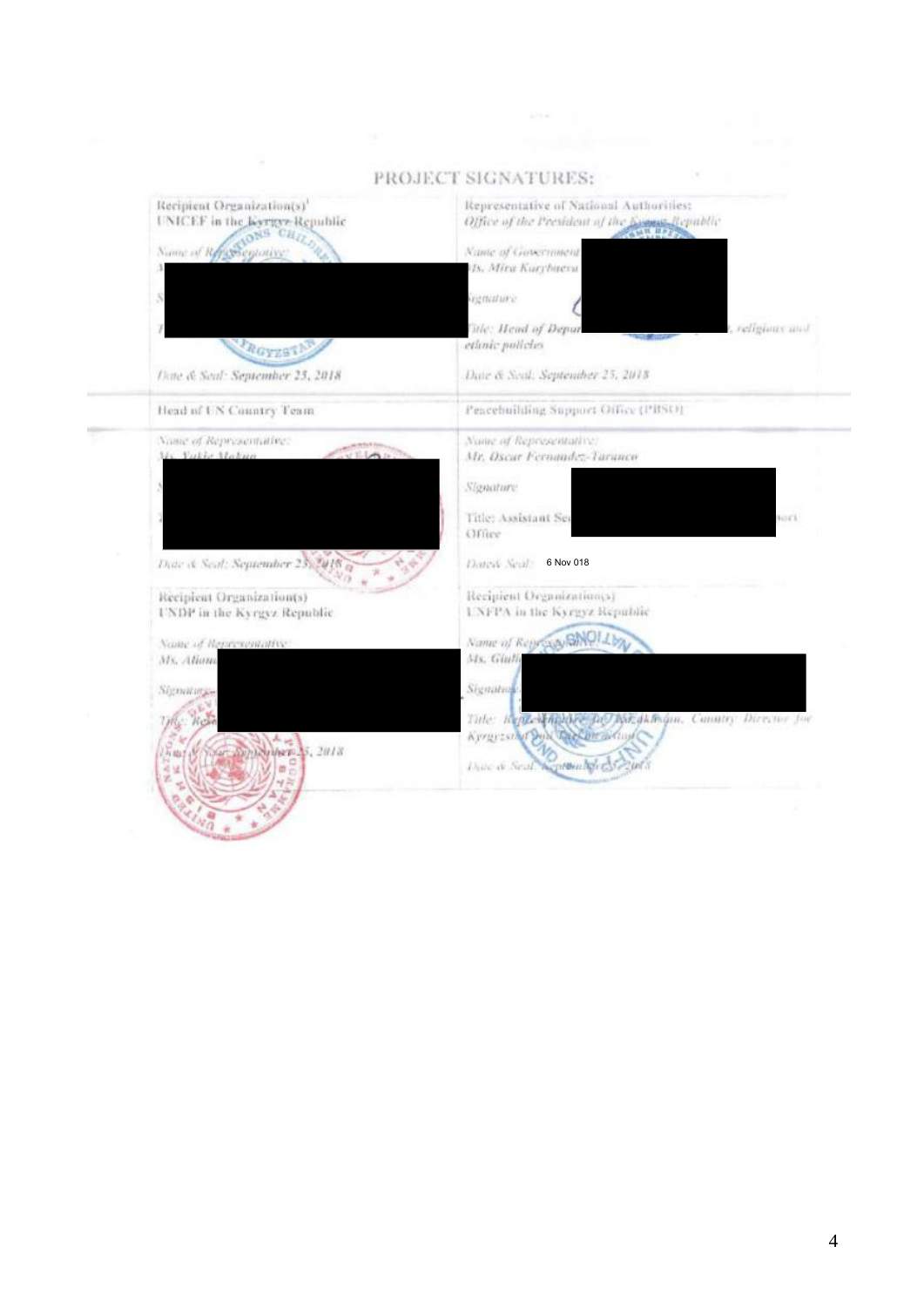# **I. Peacebuilding Context and Rationale for PBF support (4 pages max)**

a) A brief summary of **conflict analysis findings** as they relate to this project, focusing on the driving factors of tensions/conflict that the project aims to address and an analysis of the main actors/ stakeholders that have an impact on or are impacted by the driving factors, which the project will aim to engage. This analysis must be gender- and age- sensitive.

The problematic relations and largely unsettled border demarcation between the Kyrgyz Republic and Uzbekistan have been an open issue leading to various levels of conflicts since the dissolvement of the Soviet Union in 1991. All uprisings, taking place in the Kyrgyz Republic, especially the one leading to the June 2010 events included a combination of triggers of economic, social and political reasons. However, a common thread present in major threats to peace and security in the Kyrgyz Republic can be identified. This is the inter-ethnic tensions between the Kyrgyz ethnicity and the Uzbek ethnicity living side by side in the south of the country. In this context, the inter-ethnic tensions between the two groups have been overtly influenced and heavily dependent by the overall difficult relations between the two states, respectively Kyrgyzstan and Uzbekistan.

Eight years after the end of the conflict a remarkable progress has been achieved in the entrenchment of peace also thanks to the PBF contributions, by way of illustration conflicts in target localities involving youth decreased from 44 cases in 2014 to five cases in 2016. With the PBF's support UN agencies also piloted strategies of improving access to quality services and outreach as a peacebuilding strategy. Noteworthy, the end-line survey of the first PRF detected increased level of trust in LSGs by 8% and decreased the number of interethnic conflicts from  $6.6$  cases in 2014 to 1.1 in 2016.<sup>6</sup>

Based on this important bedrock, an important window of opportunity to further consolidate the progress has appeared with the recent changing of leadership in Uzbekistan. The opening of new perspectives in sense of civil and political liberties as well as governance and human rights has had a remarkable impact in the region and let to a series of initiatives at the highest level have taken place in order to set this new trend and overcome the acrimonies of the past. Symbolic reciprocal visits by the presidents have had wide media coverage and are considered the springboard for further improvements. By way of illustration the first state visit since inauguration by the Kyrgyz President Jeenbekov took place to Uzbekistan in December 2017.

At the "lower level", important developments have occurred with issuance of governmental decree in 2017, stipulating approval of the joint action plan with the Uzbek government for 2017-2019. It broadly determines cooperation between different branches and levels of the government including the local self-governances, local state administrations, prosecutor's offices, border services etc. It also instructs to establish economic and trade collaborations across the border. The plan includes an extensive section of cultural and humanitarian cooperation composed of academic and cultural exchanges through conferences, contests exhibitions, concerts, festivals etc. Each of the three southern Provinces bordering on Uzbekistan have their own action plans of cooperation with their bordering peer Province on the other side. These plans follow pretty much similar structure and the content as on the national level featuring adaptation to the local needs. For example, the one for Batken Province of Kyrgyzstan and Ferghana Province of Uzbekistan includes cooperation in health sector

<sup>1</sup> Peacebuilding Priority Plan (2014-2016) End-line Study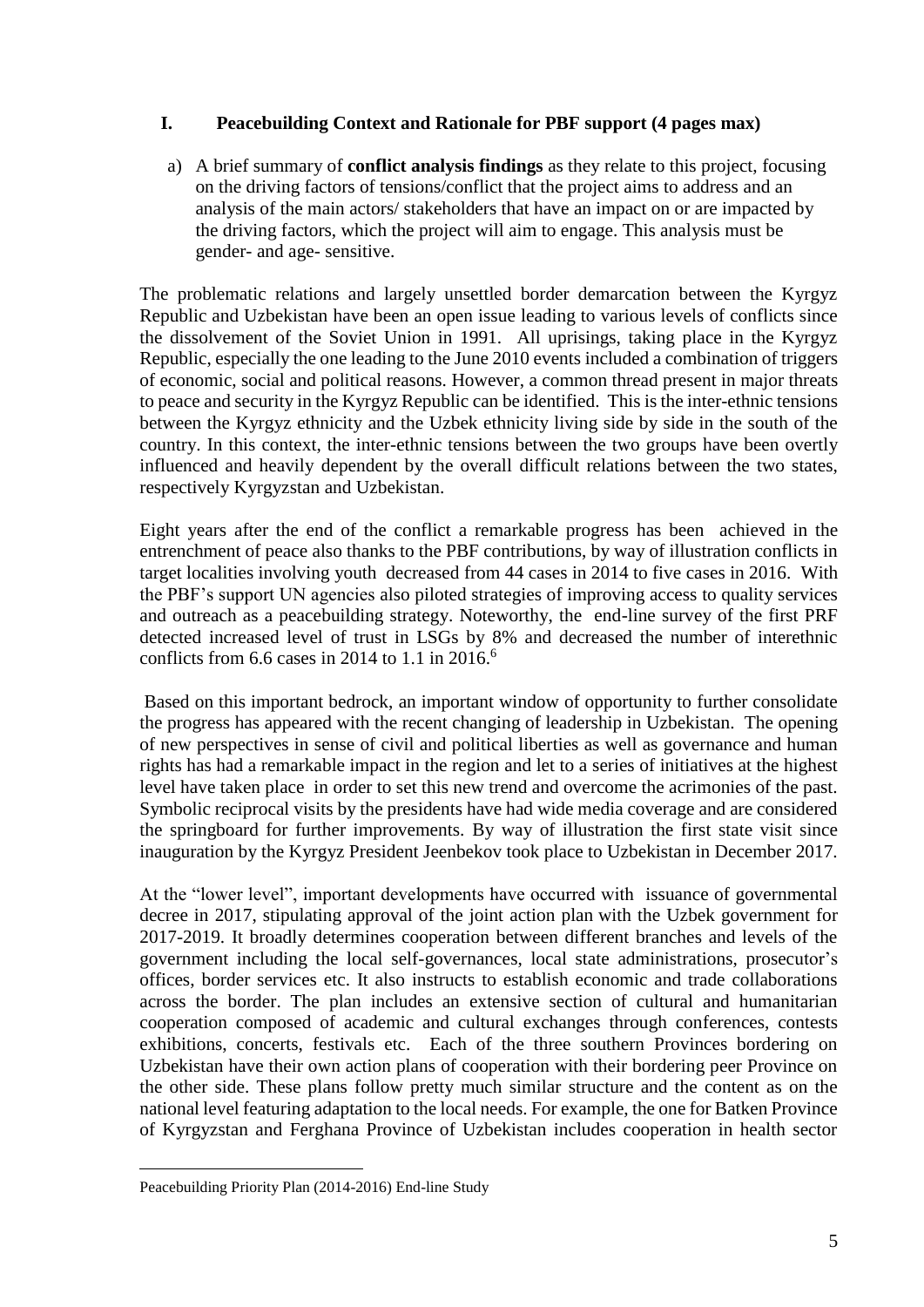among others. Demand for technical support and funding are among the common traits of these provincial action plans. The State Agency for Youth and Sports of Kyrgyzstan has concluded a Memorandum of Understanding and a joint plan with a similar entity in Uzbekistan including youth forums, youth days and thematic exchange visits in that plan. Notwithstanding the strong interest of the youth and the youth State Agency to use this momentum – as also highlighted by the youth and child friendly activities performed within the PBF interventions, the effective implementation of such frameworks has been hampered by the lack of capacities and the difficulties in moving towards unchartered practices unexplored so far. As a matter of fact , while the new emerging opportunities are perceived as a great potential for development, on the other side the absence of previous experience in the practical implementation of activities has greatly limited the fruition of the suitable window of opportunity. The presence of this opportunity and limitation has been highlighted as a key concern in the extensive consultative meetings held by the agencies with national counterparts. By way of illustration consultations were held in all the southern regions and at the central level with youth groups , youth State agency and government authorities.

Such progress was adequately noted in the Global Peace Index for 2018<sup>7</sup> which precisely highlighted that: "The Kyrgyz Republic's gains were driven by the abatement of tensions with Uzbekistan, with which it has had a long-running border dispute." At the same time, polls in Kyrgyzstan have shown a remarkable change of attitude by the local population. Notably, while the percentage of Kyrgyz citizens assessing in a positive way the relations with Uzbekistan remained stable from 2011 to 2016 at around 30% , in 2017 this percentage rose up to 78%.<sup>8</sup> This trend is also confirmed by the staggering increase of border crossings which according to the State Border Service , in June 2018 has reached the peak figure of 18,000 daily compared to the de facto closure occurred in the previous years.

This progress can be associated with the improvement of two recognized key pillars for positive peace such as "Good Relations with Neighbors"<sup>9</sup> and "Acceptance of the Rights of Others"<sup>10</sup>.

Against this backdrop a clear cause and effect link can be concluded as follows:

- The better the relations between Kyrgyzstan and Uzbekistan are the better inter-ethnic cohesion thrives.
- The better inter ethic cohesion thrives the more peaceful and stable Kyrgyzstan is.

The present project specifically aims at supporting the transition between the cause and the effect by facilitating the sudden increasing opportunity of exchanges between the two sides and by mitigating the arising problems owing to the new landscape . By way of illustration rows are now more frequently emerging in respect of access to services, economic trades as

1

<sup>7</sup> http://visionofhumanity.org/app/uploads/2018/06/Global-Peace-Index-2018-2.pdf

<sup>8</sup> <http://www.iri.org/resource/kyrgyzstan-poll-sustained-optimism-tempered-concerns-over-corruption>

<sup>&</sup>lt;sup>9</sup> "Peaceful relations with other countries are as important as good relations between groups within a country. Countries with positive external relations are more peaceful and tend to be more politically stable, have better functioning governments, are regionally integrated and have lower levels of organised internal conflict. This factor is also beneficial for business and supports foreign direct investment, tourism and human capital inflows."

<sup>&</sup>lt;sup>10</sup> "Formal laws guaranteeing basic human rights and freedoms and the informal social and cultural norms that relate to behaviours of citizens serve as proxies for the level of tolerance between different ethnic, linguistic, religious, and socio-economic groups within the country. Similarly, gender equality and worker's rights are important components of societies that uphold acceptance of the rights of others."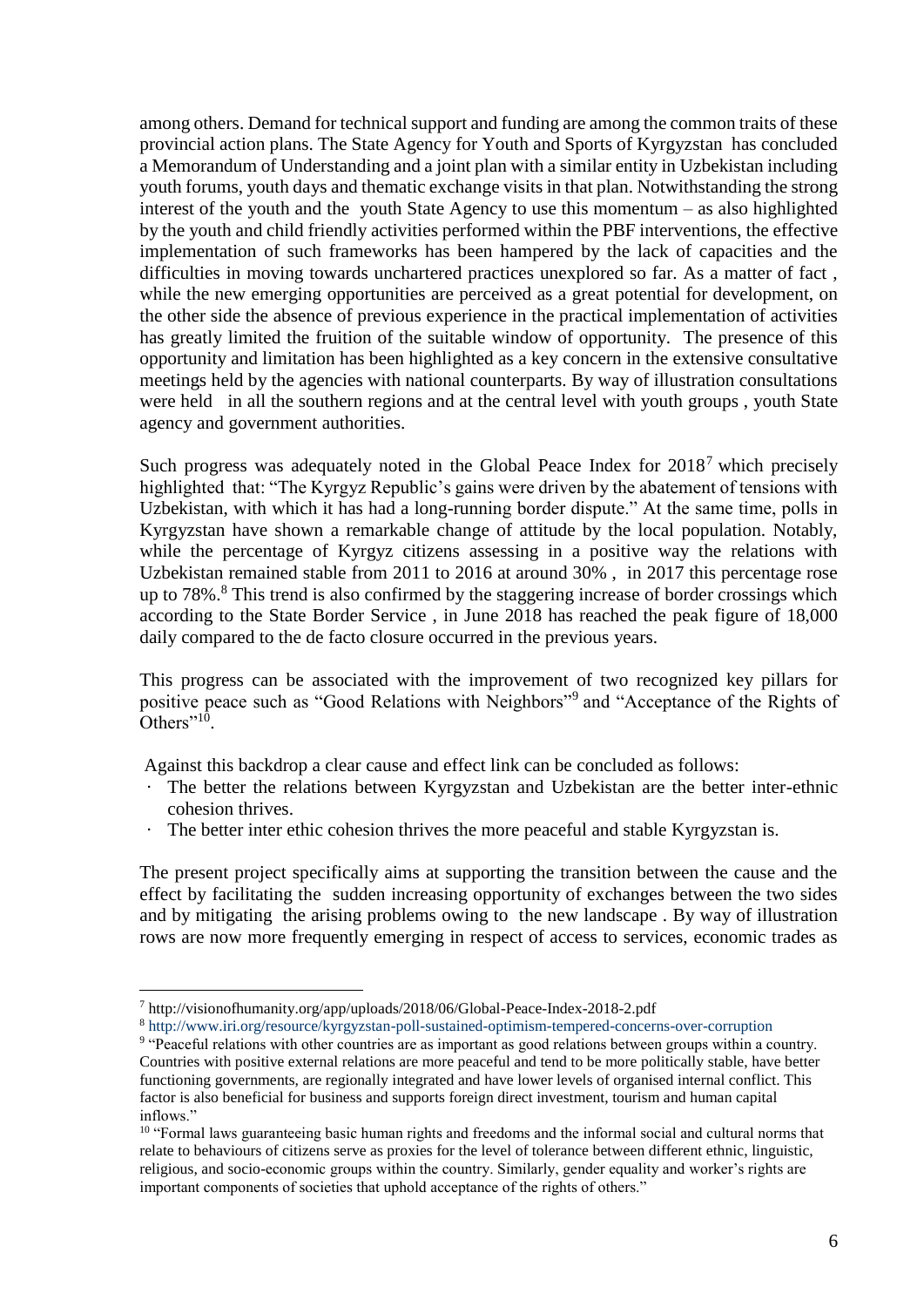well as marriages, family unifications and provision of documentations.<sup>11</sup>[5]. In this context, youth and in particular young women in border areas represent the key target group to invest on and transfer the positive momentum into a sustainable and prolonged consolidation of interethnic relations. Noteworthy, demographically youth represents 27,1% of the registered population living in border regions of the country. Such figure, however doesn't consider seasonal migration. As a matter of fact during summer periods youth ratio among overall population can reach up to 60%.

As noted by the peacebuilding priority plan and supporting researches the representation gap and marginalization of youth and in particular women is one of the most critical elements creating triggers for unrest especially if exacerbated by ethnic divisions. Uncertainty, lack of confidence and trust in the sustained peace in the inter-ethnic border communities are also among key drivers for families arranging marriage of their under-age daughters. The available data also shows that forced and child marriages persist in the country with 35-45% of marriages resulting from abduction, and 12.7% of women reporting having married before the age of 18. Adolescent fertility rate is increasing, and is almost 2 times higher among Uzbek minorities, which is a proxy for child marriages given the context of strong stigma attached to out-ofmarriage births. Forced and child marriages are egregious violations of human rights depriving young women from opportunity to fulfil themselves and participate in developing their communities and sustaining peace. The present project therefore is carefully crafted within the peculiar setting and opportunities available in the country aiming to reach improved cooperation across borders through youth engagement penetrating into primary groups dismantling the concept of an alien "other group" to ostracize and confront leading to an innovative tool to sustain and thrive peace.

b) A brief description of how the project aligns with/ supports **existing** Governmental and UN **strategic frameworks,** how it ensures **national ownership** and how the project complements/ builds on any other relevant interventions in this sector/area, including any lessons from previous PBF support.

The strength of the present project is its entrenchment with the undertaking of supporting the implementation of the national plans of cooperation and the regional ones between Batken, Osh and Jalalabad regions with their counterparts across the border. These plans have been identified as the key national strategic document that in more details formulates the intention of investing in the creation of positive peace with the Uzbek counterpart and to have a positive in country effect within ethnic communities. The project also conforms with the notions and analysis formulated the current Peacebuilding Priority Plan (2017-2020) highlighting the importance of working with marginalized fragments of the population and by stressing the need of investing in the youth and young women, particularly in border areas.

Within the UN strategic framework the project is informed on the concept of Sustainable Development Goal 16 in the understanding that a durable peace can be achieved through an effective justice and accountability vis a vis all sections of the population. At the same time the project is enshrined within the main messages of United Nations Security Council Resolutions 2250 of 2015 and 2419 of 2018 recognizing the critical and positive role that young people play in preventing violence and building peace.

1

<sup>11</sup> https://kloop.kg/blog/2018/08/09/eurasianet-mezhdu-uzbekistanom-i-kyrgyzstanom-protsvetaetchelnochnaya-torgovlya-no-dolgo-li-eto-prodlitsya/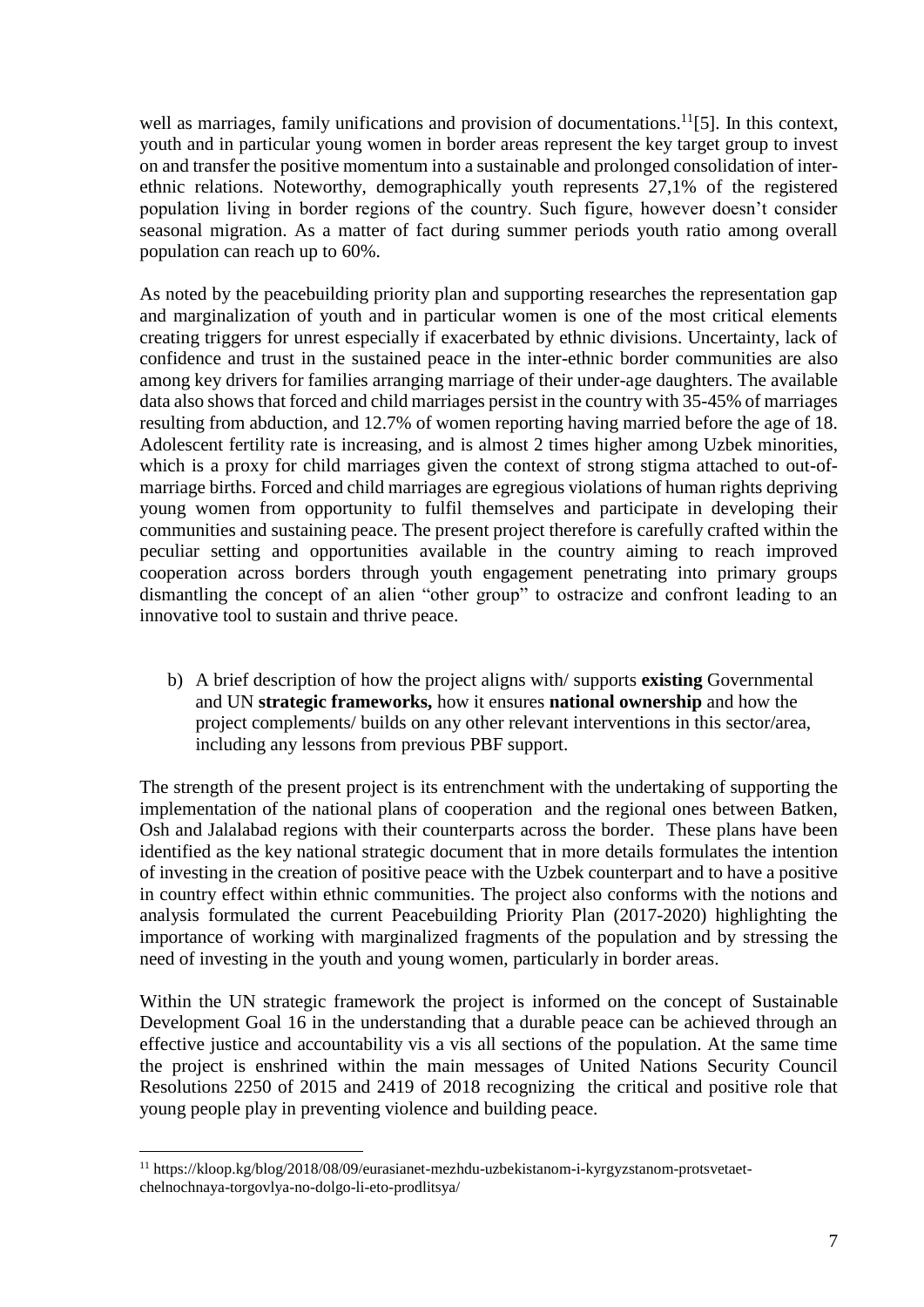# **II. Project content, strategic justification and implementation strategy (4 pages max Plus Results Framework Annex)**

a) A brief **description of the project content** – in a nutshell, what results is the project trying to achieve, and how does it aim to address the conflict analysis factors outlined in Section I (must be gender- and age- sensitive).

Based on the request of the Youth State Agency and ensuing discussions with all regional authorities, UNICEF as a leading agency, together with UNDP and UNFPA, plans of using the already existing national and subnational mechanisms such as the " Memorandum of Understanding between youth-related government agencies of Kyrgyzstan and Uzbekistan" and the Action plans of cooperation between Osh, Batken and Jalalabad provinces with their respective neighbor regions in Uzbekistan as a springboard to improve inter-ethnic relations and therefore provide support to peacebuilding efforts in the country.

According to the project's vision the activities will from one side support the institutions entrusted to implement such plans, e.g. the duty bearers, and from the other side support the youth of border areas in using the available mechanism for accessing their rights on issues pertaining to relations with Uzbekistan and to engage in interactions with the other side of the border. An important target group will be young women which are at higher risk of being deprived of their rights and being subject of violence including forced marriages. In the long run, the project will also aim at the consolidation of the current cooperation framework by institutionalizing them with a more inclusive participation of youth based on their proposal so to ensure sustainability.

All activities would to take place within the Kyrgyz side of the border and facilitate the bridging towards Uzbekistan and improve the inter-ethnic peacebuilding process. If relevant the project will support attendance of Kyrgyz youth and relevant duty bearers to Uzbek led initiatives.

- b) **Project result framework**, outlining all project results, outputs, activities with indicators of progress, baselines and targets (must be gender- and age- sensitive). Use Annex B; no need to provide additional narrative here.
- *c*) Provide a **project-level** '**theory of change'**  $-$  i.e. how do you expect these interventions to lead to results and why have these interventions been selected. Specify if any of these interventions are particularly risky.

**If** Kyrgyzstani young women and men and the local governance institutions build inclusive dialogue and cooperation with their counterparts across the Uzbek border **and if** grass-roots positive cross-border interactions amass, supporting and expanding the on-going intergovernmental collaboration efforts, **then** interethnic cohesion improves within the border areas and beyond, **because** the more positive interactions there will be the less the perception of "the other" among the different groups will exist.

*(Note: Change may happen through various and diverse approaches, i.e. social cohesion may be fostered through dialogue or employment opportunities or joint management of infrastructure. The selection of which approach should depend on context-specific factors.*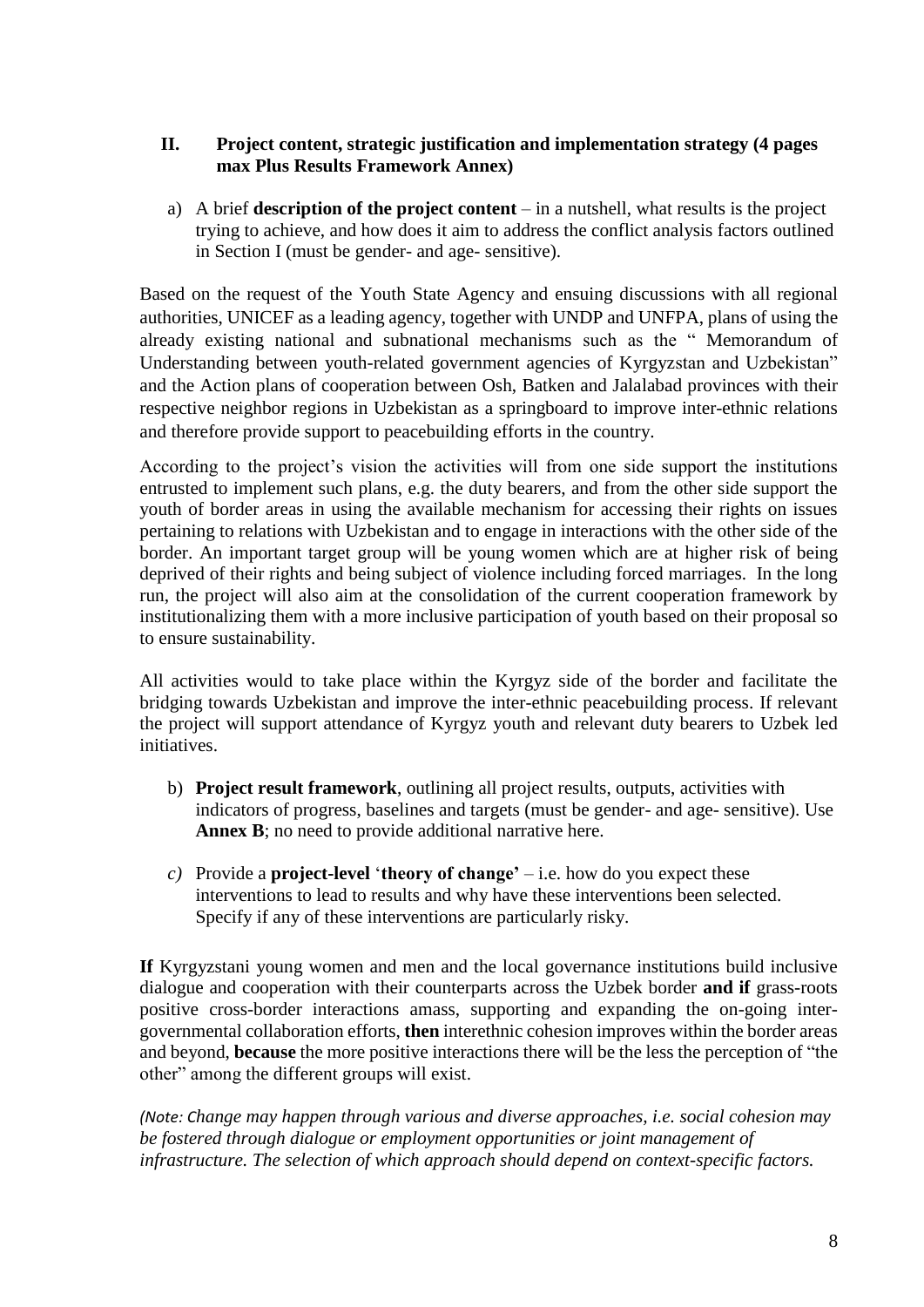*What basic assumptions about how change will occur have driven your choice of programming approach?)*

**d) Project implementation strategy** – explain **how** the project will undertake the activities to ensure most effective and efficient achievement of results, including justification for geographic zones, criteria for beneficiary selection, timing among various activities, coherence between results and any other information on implementation approach (must be gender- and age-sensitive).

The project will work to achieve the outcome stated below through the following outputs and activities:

**Outcome 1: Kyrgyzstani youth and relevant government agencies collaborate and further develop cooperation plans for improving positive interactions with their Uzbek counterparts.**

**Output 1.1.: Kyrgyzstani young women and men in selected border locations have improved knowledge, skills and capacities to interact and develop cooperation to create positive dialogue with Uzbek counterparts.**

- 1.1.1. Build young people's leadership, problem solving skills and promote positive attitudes of peaceful coexistence through collaborative participation in developing local action plans and contributing to the cooperation plans including issues concerning the youth;
	- Yong people from different background in the bordering communities will build their social and civics skills by attending Leadership and Innovation Academy (LIA). The learning program will include researching and analyzing conflict issues pertinent to their localities as well as project developing for peace. LIA participants will contribute to building an open, inclusive and diversity friendly environment by encouraging these values in schools, communities as well as in to local parenting practices.
	- The project will facilitate youth-led research and analysis of social issues including access to services and access to justice which cause grievances in the borderland. Young people will themselves both opportunities and challenges and come up with solutions, which will be further addressed through Small Grants Facility (see details in activity 1.2). Their analysis and findings will feed into the national and subnational cooperation plans as well as to those of the border municipalities, where possible being aligned with UNSCR 2250. Sports, economic exchange, public campaigns and events, media outputs will be supported to engage larger number of people and create a demand for widened cooperation
- 1.1.2. Facilitate youth-led innovative grass-roots solutions to border and cross-border challenges as well as those moving forward regional cooperation across the communities.
	- The project will implement Small Grant Facility to help addressing some of the issues identified by youth in research and analysis, especially those pertaining the grass-roots, and cross-border cooperation. First, they will be validated, prioritized and distilled turned into solutions through wider consultations within the communities and where possible across. This will also serve to the purposes of inter-generational dialogues, improve civic participation and peer-to-peer diplomacy across the border. The project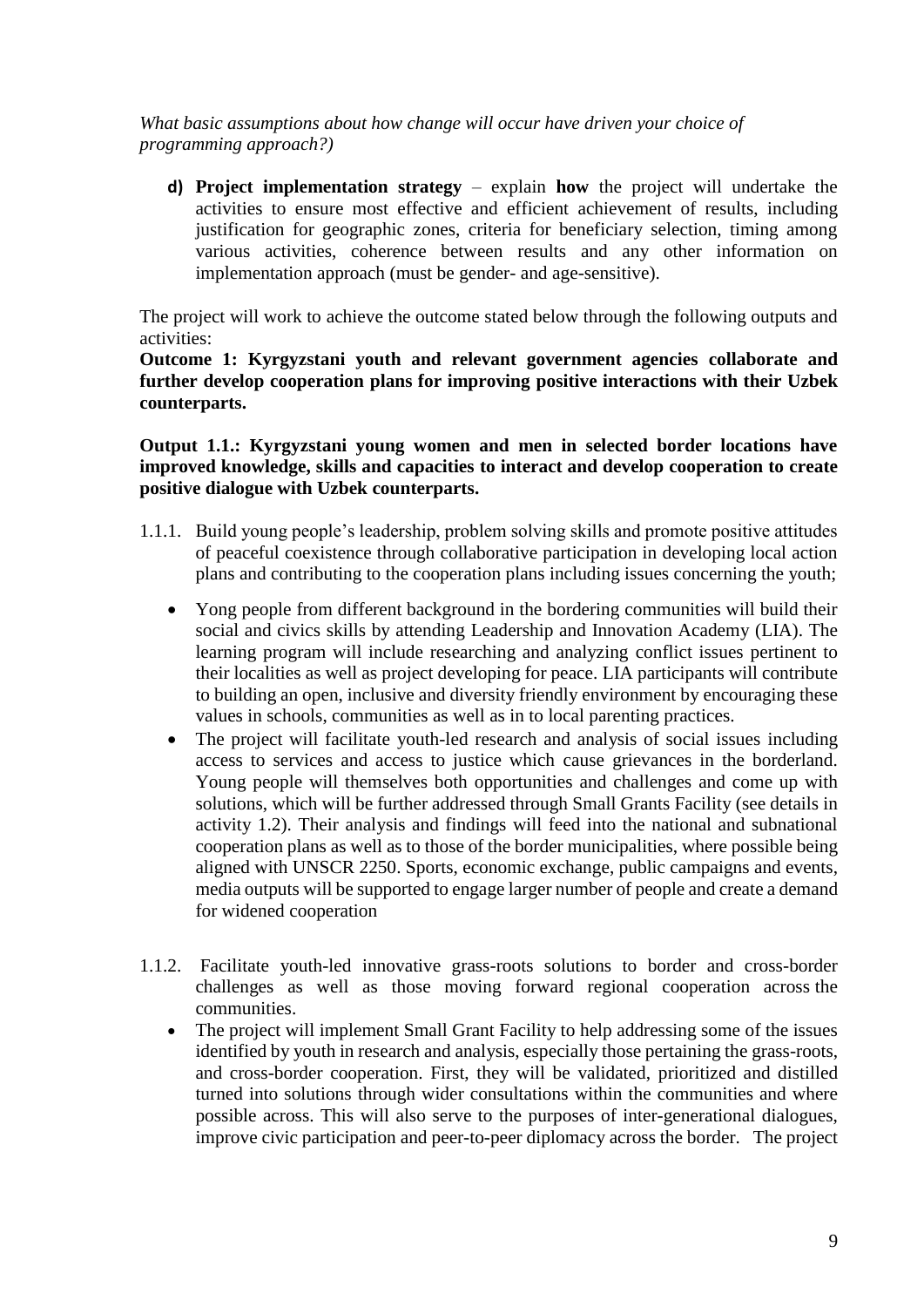will encourage proposals addressing, GBV, rights violations in border crossing, <sup>12</sup> tolerance and friendship both in border and cross-border areas and innovative approaches.

- Then youth proposing best meaningful solutions will attend Social Impact Workshops to develop solutions together with adult mentors into full-fledged community projects, which will be further co-funded and implemented through this project and/or community private and public resources i.e. local action plans and inter-oblast plans of two countries.
- Youth-led 'Design Thinking' platforms will be supported in the Osh to expand and sustain youth engagement, skill building, experience exchange and innovating for cross-border cooperation and inter-cultural ties
- 1.1.3. Organize national and sub-national events and initiatives of youth organizations in multiple fields and formats jointly with the national youth-related government agencies of Kyrgyzstan and Uzbekistan (conferences, forums, exhibitions, technology quests, Make-thones etc).

These are a set of springboard cross-border activities mostly included in the cooperation plans of the two countries, however not funded. Besides providing technical and financial support, the project will bring groups, individuals and topics normally left out of mainstream and reach. Youth from smaller towns and rural areas including the LIA and Social Impact Workshops will be brought to exchange and ideate on for example strategies of making education and science relevant to labor market or jointly identify innovative solutions to common social disparities in the two countries. The project will work to institutionalize this exchange patterns the relevant cooperation plans.

#### **Output 1.2.: Youth relevant government agencies in Kyrgyzstan have improved knowledge, skills, opportunities and capacities to interact and develop cooperation to create positive dialogue with their Uzbek counterparts**

- 1.2.1. Build the capacity of the youth relevant government agencies on inclusive, gender and conflict sensitive youth work in the field and facilitate exchange meetings with related youth serving Uzbekistan government counterparts;
	- The project will support participatory research and a cross-country forum by the youth government agencies to self-assess their role in establishing the youth work, which then will feed into the joint work plan, with an incremental approach to neighboring countries. The research findings will accommodate the grass-roots perspective brought through field youth analysis mentioned above in the first output.
	- A comprehensive analysis will follow on the availability and effectiveness of youth policy / youth plans for border areas with focus on demography; access to services, justice; rights and freedoms; education; social elevators; migration; development prospects; security. Based on the assessment and analysis findings government officials will be trained on youth specific, gender and conflict-sensitive RBM-based planning of cross-country cooperation initiatives, including implementation of UNSCR 2250

1

<sup>&</sup>lt;sup>12</sup> Interview with the civil society representatives in Osh and Jalal-Abad found that mostly youth involve in conflict and violence out of little awareness about rights and relevant border legislation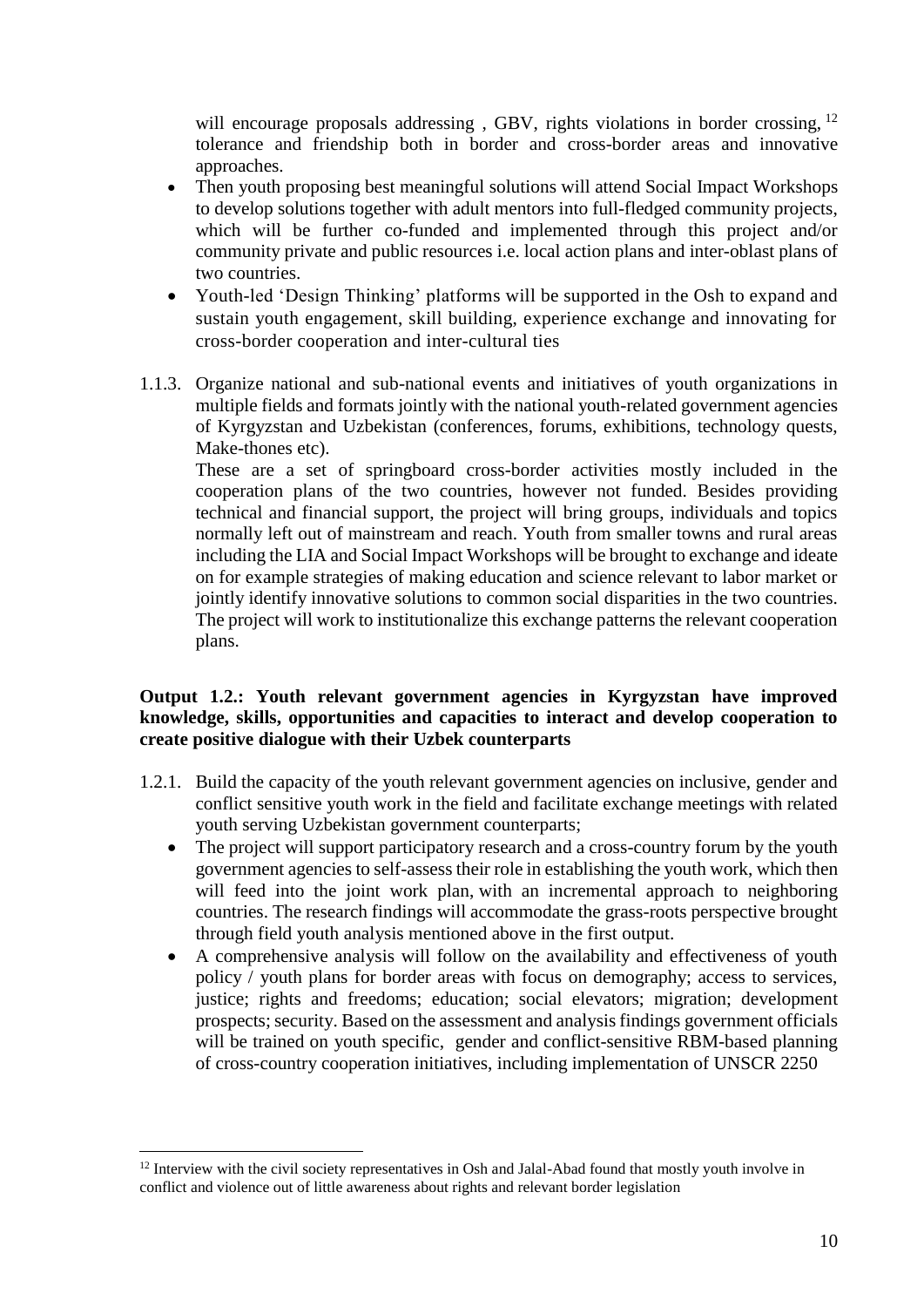- 1.2.2. Build capacities of service providers, justice, rule of law and ombudsman institutions (Osh, Jalal-Abad and Batken branches) and strengthen the complaint mechanism to enhance young women's and men's access to services, justice and increase trust, with learning from the collaborative arrangements of similar institutions
	- The project will build capacities of law enforcement and security agencies, rule of law, human rights, justice institutions, and relevant service providers based on the results of research, analysis and ensuing feedback from the youth and wider population on access to justice, to vital registration, SRH and GBV-related services (Osh, Jalal-Abad and Batken branches). The intervention will have a focus on cross-country exchange between relevant structures as well as strengthening the complaint mechanism which are meant to improve access to justice especially for young women and increase mutual trust; improve age and gender-sensitive investigation procedures;

#### **2. Project management and coordination (4 pages max)**

a) **Recipient organizations and implementing partners** – list direct recipient organizations and their implementing partners (international and local), specifying the Convening Organization, which will coordinate the project, and providing a brief justification for the choices, based on mandate, experience, local know-how and existing capacity.

**UNICEF** is the lead Agency for this project with a mandate and capacity to support the realization of the rights of children, adolescents and youth. Based on its equity agenda, UNICEF addresses equity gaps in realization of children's rights in the country through helping key stakeholders to provide age and gender sensitive services in social and justice sectors. UNICEF in particular works to ensure more boys and girls have access to quality and inclusive education. UNICEF supports the Government to develop and implement programmes promoting peace and tolerance. Providing opportunities to learn skills and knowledge both in the mother tongue and the state language is an important part of UNICEF's strategy to improve learning outcomes of children, leading to better participation in the community and the labour market and thus enhancing overall societal cohesion. Building functional literacy and developing core skills and competences is in the focus of UNICEF's education and adolescent programmes, as they are also critical conditions to build peaceful and prosperous societies. UNICEF's Country Office has been engaged in joint programming and projects with other UN agencies, including in implementation of multiple PBF funded interventions under PRF and IRF. It has successful experience of implementing the joint UN project funded by PBF to promote trust and strengthen cross-border cooperation for sustainable peace and development in areas along the Kyrgyz-Tajik border. It has a presence in the south of the country and strong monitoring and evaluation as well as institutionalized result-based management approaches. UNICEF Country Office employs around 50 staff members and on average manages an annual budget of more than USD 7 million.

**UNDP** in cooperation with other UN agencies and with support of the UN PBF and other donors has developed and implemented a number of peacebuilding initiatives across the country, including the post-conflict interventions in the south of the country and the number of initiative aiming at sustaining peace and development in cross-border areas including those between Kyrgyzstan and Tajikistan. While geographic location and the substantive priorities of these initiatives differ from those specified in this project application, these initiatives enhanced considerably UNDP knowledge and expertise on conflict prevention matters in cross-border areas. The initiatives also provided UNDP staff with intimate knowledge of the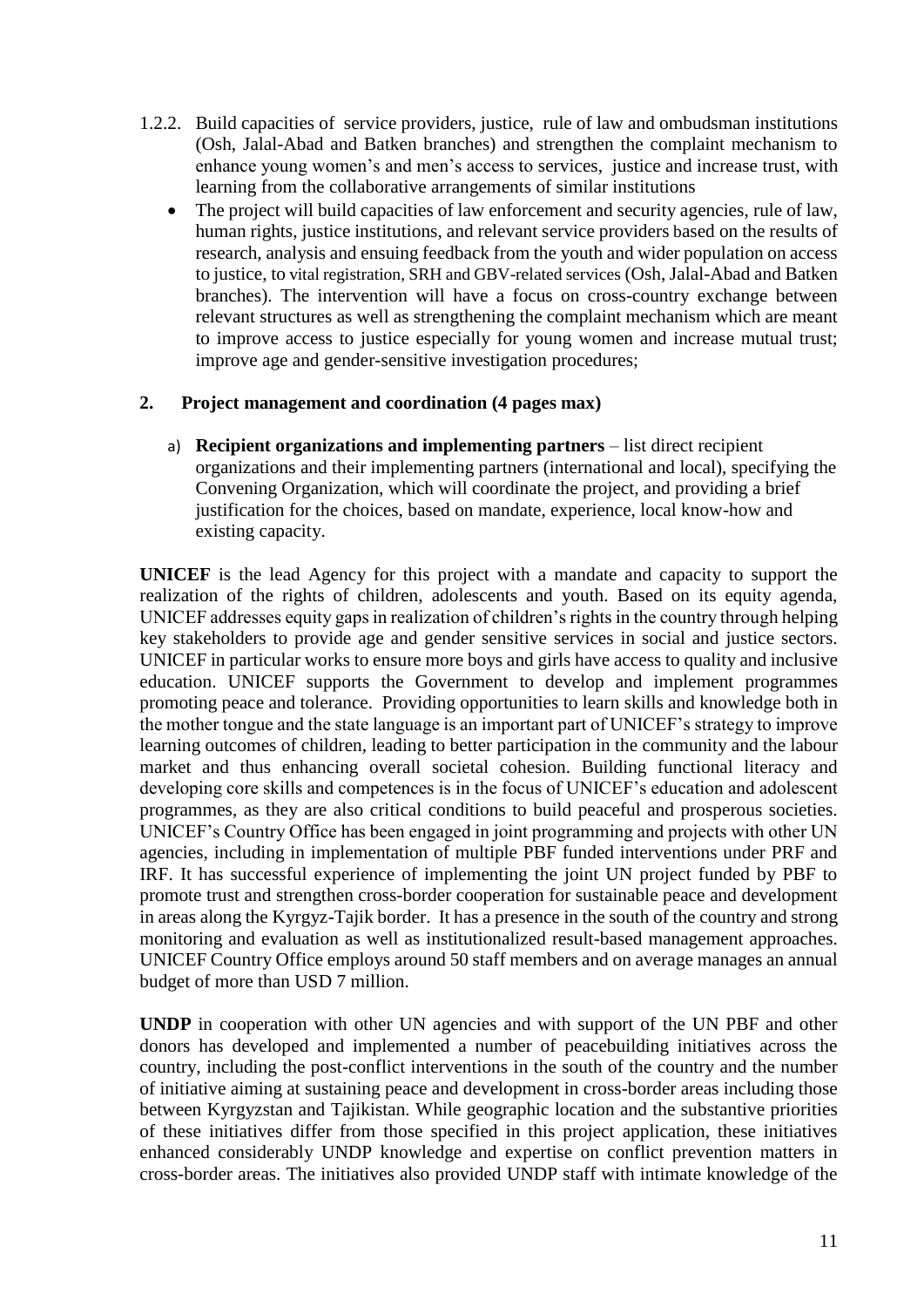border regions and types of issues that generate conflict and tension among border communities. Thus, UNDP brings to this project its unique experience in building dialogue, strengthening linkages and cooperation between justice institutions, security providers, local authorities and communities to reduce violent incidents and increase mutual trust. UNDP's ability to implement proposed project activities is enhanced by the existence of UNDP office in Osh, which institutionalizes UNDP's strong presence in the target area.

**UNFPA** has a fully functional Country Office in Kyrgyzstan with sufficient human resources and dedicated programme staff supporting implementation of peacebuilding projects. UNFPA has a role to play to support women and young people to build sustainable peace based on its comparative advantage of working with and for women and young people in development and humanitarian settings. UNFPA is positioned to highlight specific issues affecting women and young people promoting their leadership and participation throughout the peacebuilding, humanitarian and development continuum. As part of its peacebuilding efforts, UNFPA has worked with women, young people, local self-governments, religious leaders and religious institutions to build trust, prevent conflicts and sustain peace in the country. UNFPA has been partnering with other UN agencies and has successfully implemented several peacebuilding projects in Kyrgyzstan.

UNFPA is currently engaged in implementation of 3 peace building/PVE projects funded by PBF and acts as the leading agency for two of them. One is "Women and girls as drivers for Peace and Stability" (UNFPA, UNDP, UNICEF and UNODC) that address issues of radicalization leading to violent extremism the second - "Addressing social disparity and gender inequality to prevent conflicts in the new settlements of Bishkek city" (UNFPA, UNICEF, UNODC).

The main recipients and partners of the Project will be the State and Municipal institutions of power, as well as Civil Society Organizations that have the mandate and functional tasks to work with youth in the border area.

# **Policy development and decision-making institutions:**

- Office of the President of the Kyrgyz Republic
- Office of the Government of the Kyrgyz Republic
- Parliament of the Kyrgyz Republic

#### **Government Partners:**

- State Agency for Youth, Physical Education and Sport
- State Agency for Local Self Governance and Interethnic Relations
- Prosecutor General's Office
- Ministry of Internal Affairs
- Ministry of Labor and Social Development
- State Registration Service
- Regional and district state administrations
- Local LSGs
- Ministry of Health
- Institute of the Ombudsman of the Kyrgyz Republic

#### **Civil Society institutions:**

- Experienced and authoritative youth and women's NGOs working in the field of peacebuilding, advocacy, leadership development and innovation
- Grass root youth and women's committees, as well as local NGOs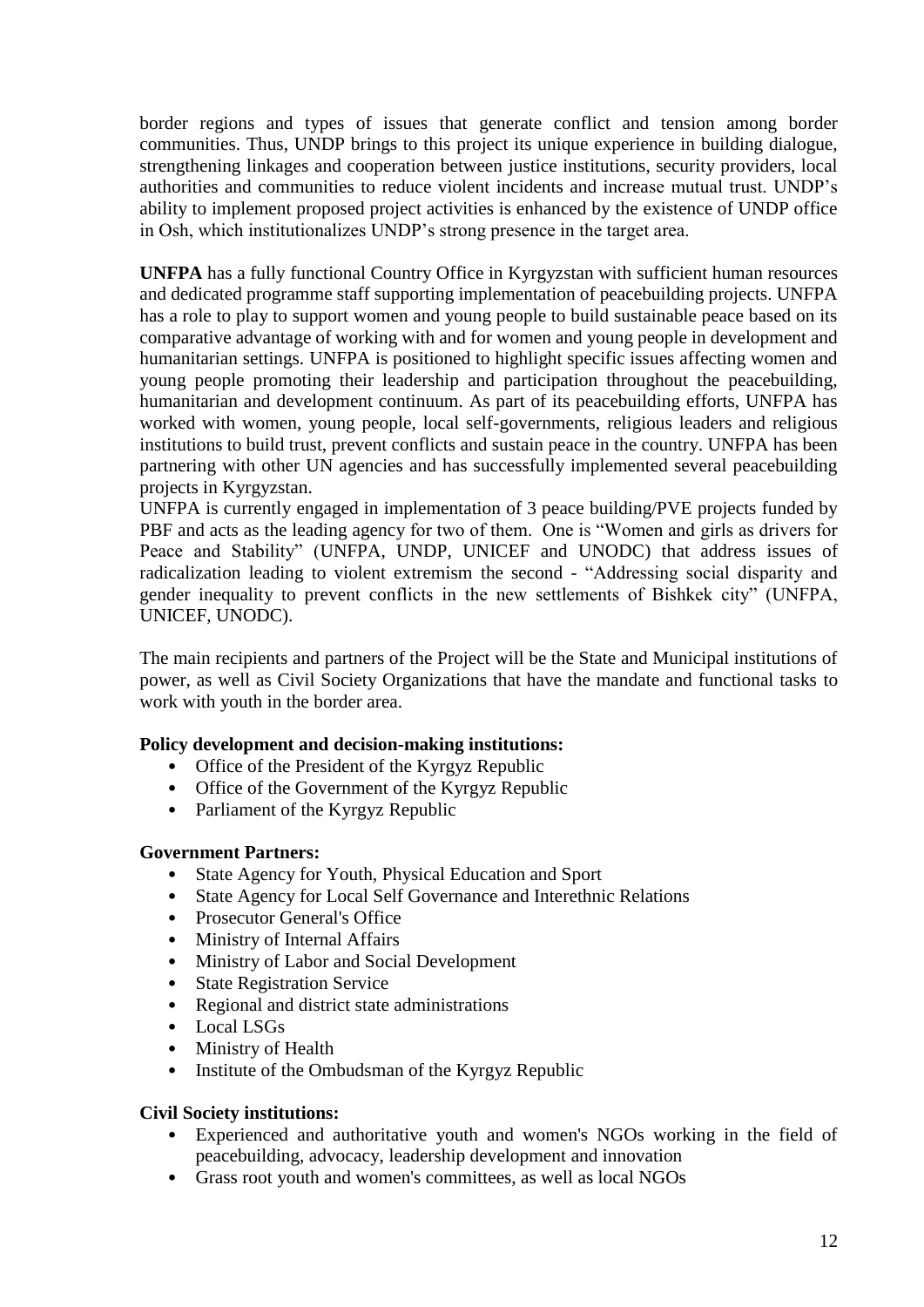All the above-mentioned organizations and institutions have a direct interest in the development of the socio-economic and legal situation in the bordering areas of Kyrgyzstan with Uzbekistan. The presented four-level approach of cooperation and partnership allows to realize the principle of synergy and mutual benefit. At the same time, all these organizations and institutions are both recipients of project's support and partners. On the one hand, the project will contribute to improving the institutional capacity of organizations, on the other hand, support is to be provided in the performance of their direct functional responsibilities. The cooperation model provides comprehensive coverage of different spheres and levels of interaction, from decision-making and coordination of interventions; implementation; involvement of Civil Society Institutions; to raising additional funds from other international donors, or at least gaining experience from other international organizations that have already worked in the border areas, or transferring new experiences to them.

b) **Project management and coordination** – present the project implementation team, including positions and roles and explanation of which positions are to be funded by the project (to which percentage). Explain project coordination and oversight arrangements. Fill out project implementation readiness checklist in **Annex C**.

**UNICEF:** As the leading agency, UNICEF will implement the project with a coordinated intervention of the Programme Officer on Adolescent Development and the Osh Zone Office under the overall guidance and advise of the Chief of Child Protection. Field specialists, upon need will be hired specifically to support this project with implementation of project activities in the target clusters. Administrative-finance assistant will provide logistical, financial and administrative support to the project.

**UNFPA:** UNFPA will hire the Project Manager and Project Assistant to be funded 100% percent from the project (100%). Project Manager will be responsible for successful project planning, implementation, monitoring and reporting. Project Assistant will be responsible to provide programmatic, administrative and financial support to the project. Due to the fact that the project sites are located in the border areas, the project staff need to travel in an office car for to safety and security reasons. Therefore, UNFPA will hire a driver on 50% cost sharing basis with another project.

**UNDP:** The project will be implemented by the UNDP through its Osh Area-Based Development Office under the overall leadership, guidance and management by the Peace Advisor place in Bishkek Project Management Unit. International PDA and SDG16 Team Leader will provide strategic advice, oversight and quality assurance to project staff. The Peace Advisor will be responsible for project planning, quality and timely implementation, monitoring, and reporting as well as coordinating project activities with relevant Government institutions and other stakeholders at national level while Osh ABD Manager will be responsible to coordinate with authorities at the local and provincial levels. Field specialist will be hired specifically to support this project with implementation of project activities in the target clusters. Administrative-finance assistant will provide logistical, financial and administrative support to the project.

# **Project Coordination:**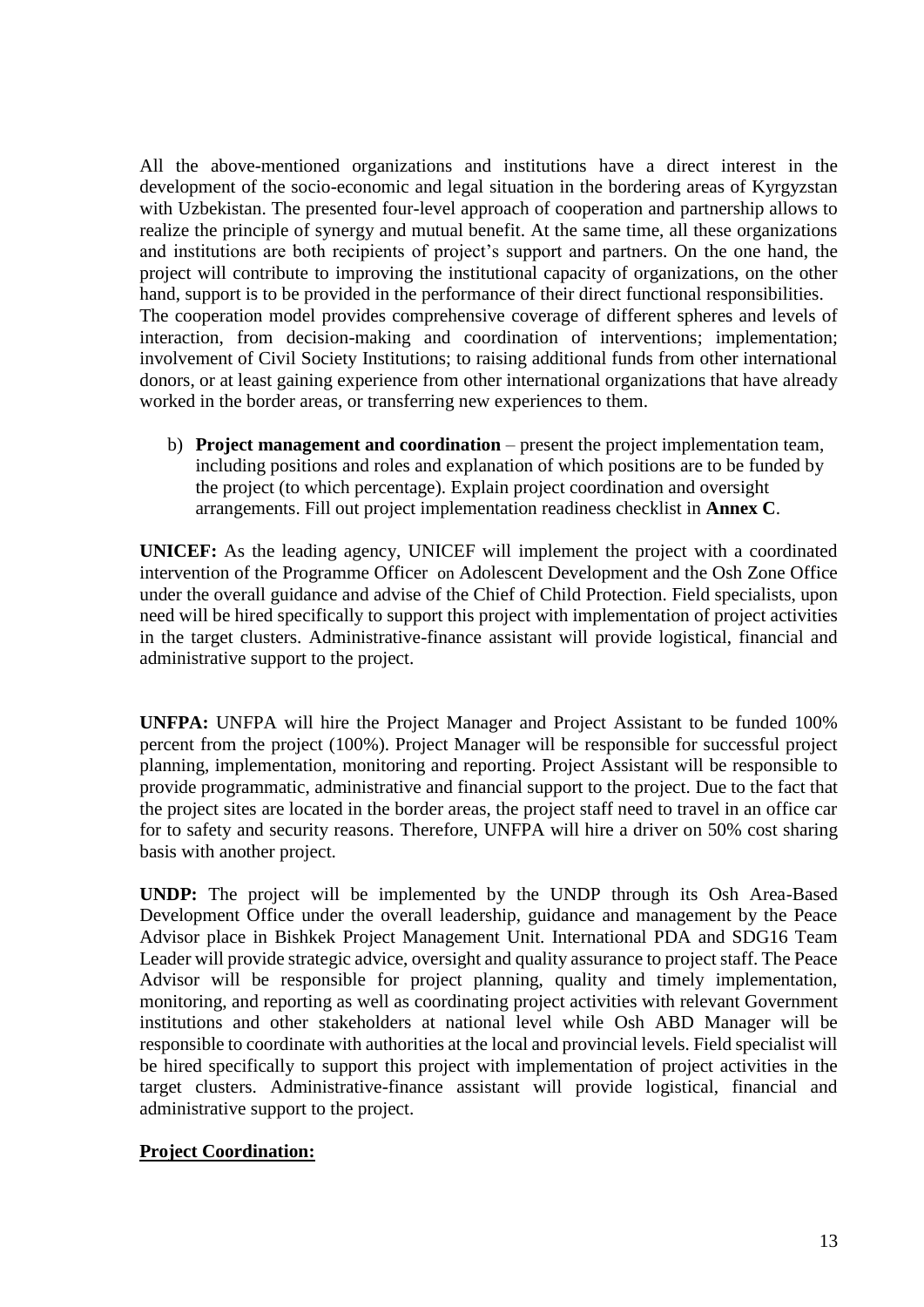The current Joint Steering Committee (JSC) was established in 2017and co-chaired by Head of Office of the President of the Kyrgyz Republic and the UN Resident Coordinator (RC) in the Kyrgyz Republic. With the launch of three PVE projects in Kyrgyzstan within the frames of Peace Building Priority Plan (PPP) from January 2018, the composition of JSC was updated and regular meetings are being organized. The project will be presented to JSC in the starting phase; in addition, midterm and results will be presented as well. The Project Steering Group (PSG) will be established to oversee implementation, participate in the monitoring of the project and provide recommendations to improve the project strategies. The PSG will be represented by representatives of State Agency on Youth, State Agency on Inter-Ethnic Relations and Local Self-Governance, Osh, Jalal-Abad and Batken Province Administrations, Assembly of the Peoples of Kyrgyzstan, civil society experts and others. PSG meetings will be organized quarterly and members will participate in project monitoring. The project budget will not contribute in any way to the PDA salary.

UNICEF Kyrgyzstan will serve as lead agency for the coordination of the project and will coordinate the process of joint planning of the project as well as joint monitoring and reporting. Joint Monitoring Framework will be developed to ensure that activities are planned and implemented in a manner that based on a joint nature of the project and excludes duplication. UNICEF will organize systematic coordination meetings with participation of RUNOs as well as Implementing Partners of the project (at least once in 2 months). The project will closely coordinate with UN Peacebuilding (YPI and GPI) and PVE projects within frames of PPP implementation, to discuss best practices and lessons learnt. The RUNOs will coordinate implementation of activities with other peacebuilding projects in the project locations including Search for Common Ground, Global Partnership for Prevention of Armed Conflicts, Saferworld, International Alert, Helvetas, Internews and other partners working in the area of peacebuilding and PVE.

c) **Risk management** – assess the level of risk for project success (low, medium and high) and provide a list of major project specific risks and how they will be managed, including the approach to updating risks and making project adjustments. Include any Do No Harm issues and project mitigation.

| <b>Risk</b>                                                              | Likelihoo<br>d | <b>Severi</b><br>ty | <b>Mitigation strategy</b>                                                                                                                                                                                                                                                                                                                                                                                                                                                                       |
|--------------------------------------------------------------------------|----------------|---------------------|--------------------------------------------------------------------------------------------------------------------------------------------------------------------------------------------------------------------------------------------------------------------------------------------------------------------------------------------------------------------------------------------------------------------------------------------------------------------------------------------------|
| 1.Political<br>social<br>and<br>unrest                                   | Medium         | High                | The RUNOs will constantly work with government<br>partners, UN Agencies, donors and civil society to<br>monitor the situation on the ground.                                                                                                                                                                                                                                                                                                                                                     |
| 2. Absence of support on<br>project activities from<br><b>Uzbek side</b> | Medium         | High                | RUNOs will closely work with National partners<br>from Kyrgyz side to ensure participation of young<br>people and relevant authorities from Uzbekistan.<br>Moreover the project will focus on support of the<br>"Plan of activities between the Governments of<br>Uzbekistan and Kyrgyzstan on extending of<br>cooperation in border areas", which was signed by<br>the Governments of two countries. The major part<br>of project interventions will be held on the territory<br>of Kyrgyzstan. |
| <b>Deterioration</b><br>3.<br>of<br>relations<br>between                 | Medium         | High                | Close monitoring of the situation, necessary<br>adjustments of project interventions depending on<br>the political and socio-economic context.                                                                                                                                                                                                                                                                                                                                                   |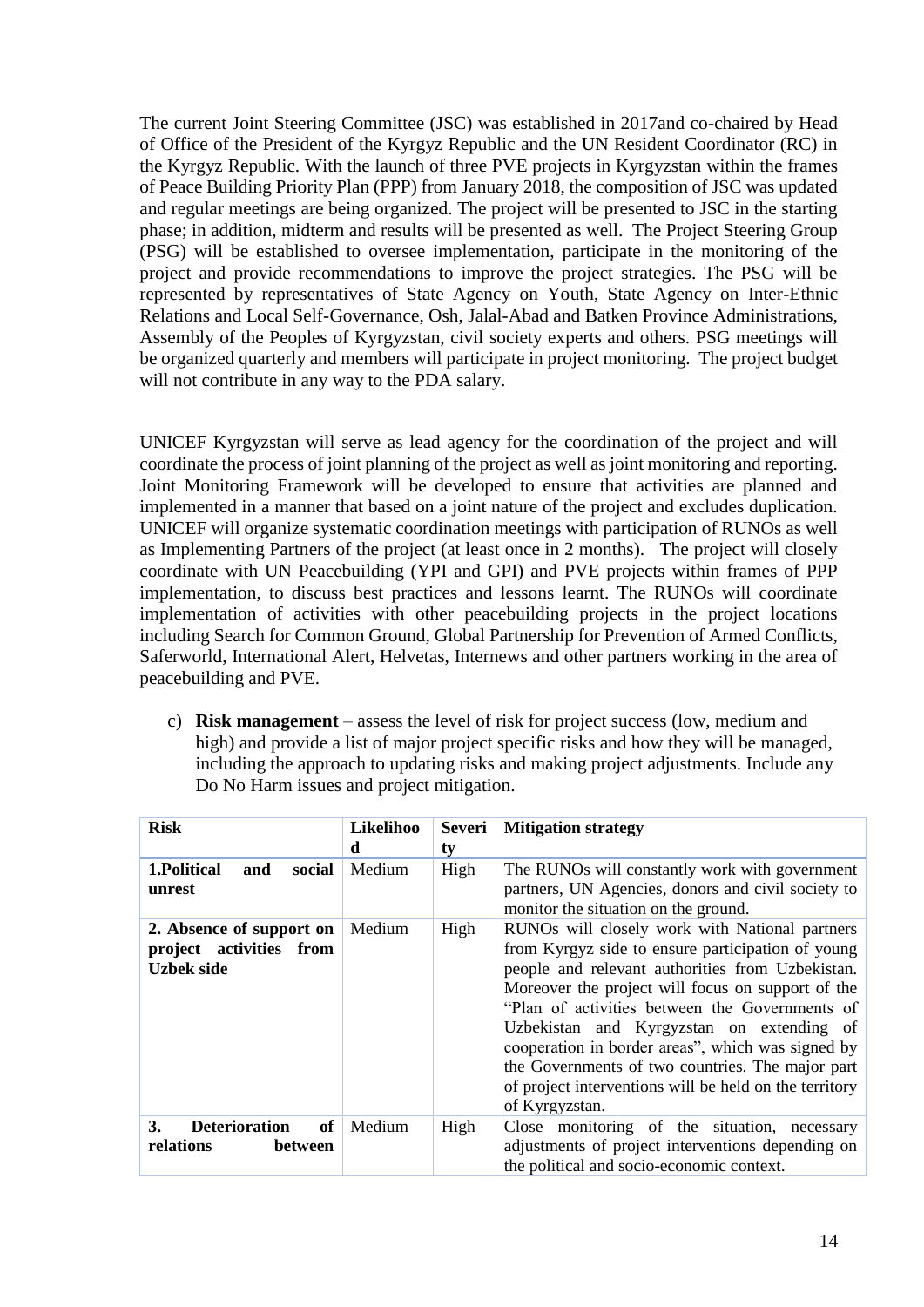| and<br>Kyrgyzstan<br><b>Uzbekistan</b>                                  |        |      |                                                                                                                                                                                                                                                                                                                       |
|-------------------------------------------------------------------------|--------|------|-----------------------------------------------------------------------------------------------------------------------------------------------------------------------------------------------------------------------------------------------------------------------------------------------------------------------|
| 4. Lack of inclusive and<br>enabling spaces for youth<br>to engage      | Medium | High | Maintain ongoing coordination and consultation<br>with key stakeholders on the role of youth and<br>importance of youth meaningful involvement into<br>the positive dialogue and peaceful development.<br>The project will work with parents and adults to<br>ensure that they are supportive of youth<br>engagement. |
| 5. Selection of youth<br>groups                                         | Medium | High | Active and wider civic outreach as well as showcase<br>project benefits to young women and men in<br>targeted communities                                                                                                                                                                                             |
| interest from<br>6. Low<br>people in the<br>young<br>project activities | Medium | High | The project interventions' content will be elaborated<br>based on the results of close consultations with<br>(and adolescents)<br>other<br>and<br>vouth<br>main<br>stakeholders.                                                                                                                                      |

In order to ensure Do No Harm approach systematic context analysis and project monitoring will be conducted. Project monitoring will include monitoring of project assumptions and risks. Systematic project monitoring will ensure introduction of adjustments to the project based on the existing situation and project results. Context analysis will help to identify factors contributing to peace and to conflicts; the project respectively will work to strengthen the factors of peace and addressing factors of conflicts.

d) **Monitoring and evaluation** – What will be the M&E approach for the project, including M&E expertise in the project team and main means and timing of collecting data? Include a break-down of M&E budget that the project is putting aside, including for collection of baseline and end line data for indicators and independent evaluation, and an approximate M&E timeline. Ensure at least 5-7% of the project budget is set aside for M&E activities.

The total budget allocated for M&E is \$ 120,500, which meets the abovementioned demand for 5-7 per cent of the total project budget. Projected cost of the final evaluation is \$ 40,000

Project monitoring framework will be developed together with Implementing Partners with detailed analysis of the project strategic output and outcome assumptions, examples of evidences (eg. evidences for behavioral changes) and risks.

Based on the Monitoring Framework, the project will develop Monitoring and Evaluation (M&E) plan, which will include:

- Baseline assessment (perception survey)
- Systematic working meetings with RUNOs and implementing partners to discuss the project indicators and progress, challenges in measuring the progress
- Joint development of monitoring tools
- Joint systematic monitoring with reflection
- Discussion of monitoring reports
- Mid-term validation work to assess evaluability of assumption and interventions. Adaptation of project interventions as the according to the results of the validation and project monitoring
- Development of database of project beneficiaries
- A final independent evaluation will be carried out at the end of the project.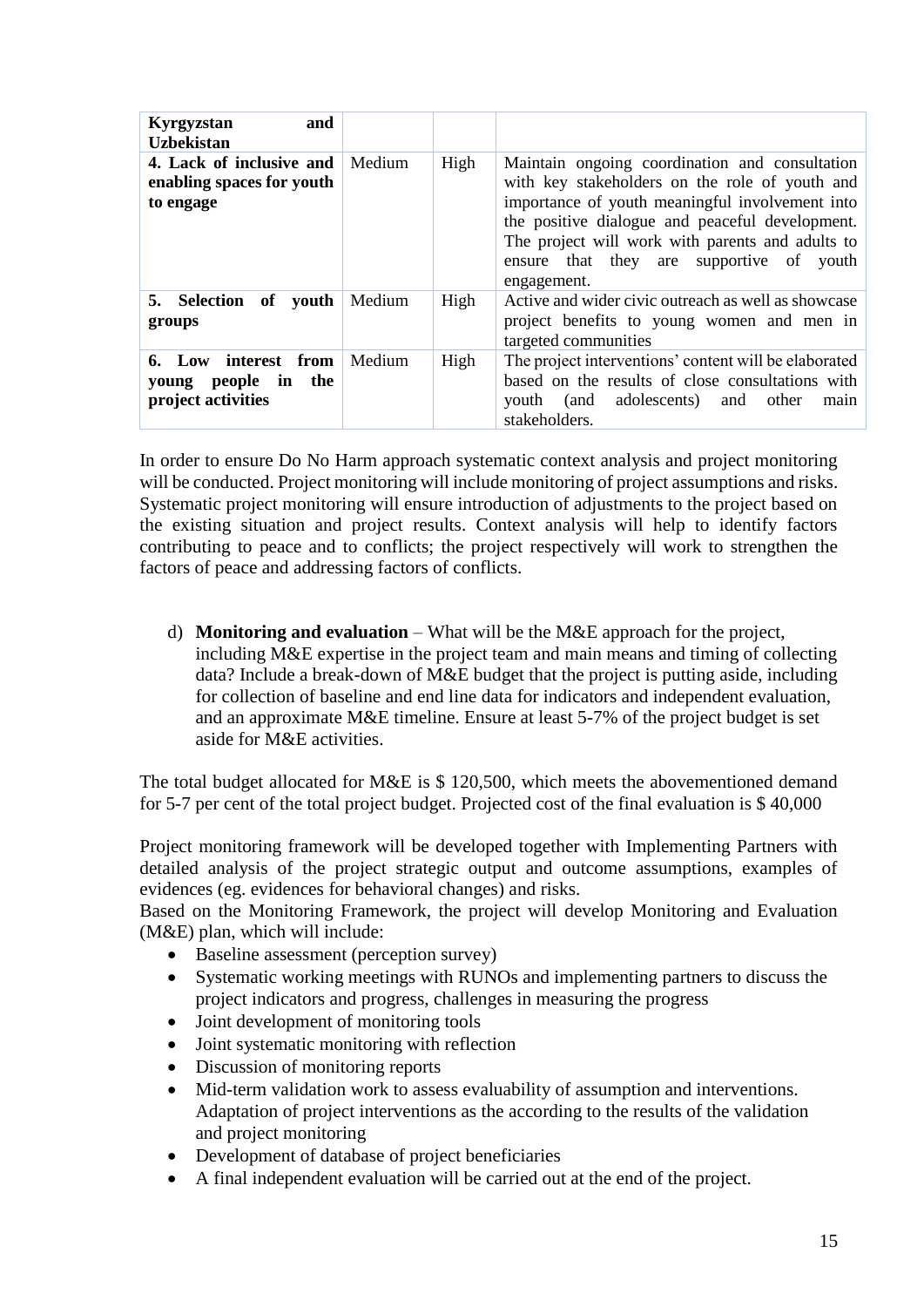**All interventions will be monitored and analyzed** in order to assess their short-term impact on the situation with special emphasis on young women and men. Such analysis will reveal interactions among various project outputs, their real interconnections, and adjustments that may need to be made. Results of monitoring and analysis will be discussed (monitoring reports will be developed) and appropriate follow-up measures will be identified during RUNOs coordination meetings.

e) **Project exit strategy/ sustainability** – Briefly explain the project's exit strategy to ensure that the project can be wrapped up at the end of the project duration, either through sustainability measures, agreements with other donors for follow-up funding or end of activities which do not need further support. If support from other donors is expected, explain what the project will do to try to ensure this support from the start.

Kyrgyz-Uzbek relations are experiencing a period of revival. The change of political leadership in Uzbekistan has contributed to this and continues to develop in the spirit of goodneighborliness and strategic partnership. This progress , however , appears to be fragile and unstable. The project intends to use the existing momentum and the present framework of cooperation as a springboard by supporting its implementation institutionalization and further development through a more significant involvement of the youth. Such process, in turn is expected to produce positive results in terms of improved interactions across the border and facilitation economic exchanges , leading to the State interest in maintain and further sustain the cooperation mechanisms.

# **3. Project budget**

Please provide a brief justification for the proposed budget, highlighting any specific choices that have underpinned the budget preparation, especially for personnel, travel or other indirect project support, to demonstrate value for money for the project. Proposed budget for all projects must include funds for independent evaluation. Proposed budget for projects involving non-UN direct recipients must include funds for independent audit.

Fill out two tables in the Excel budget **Annex D**.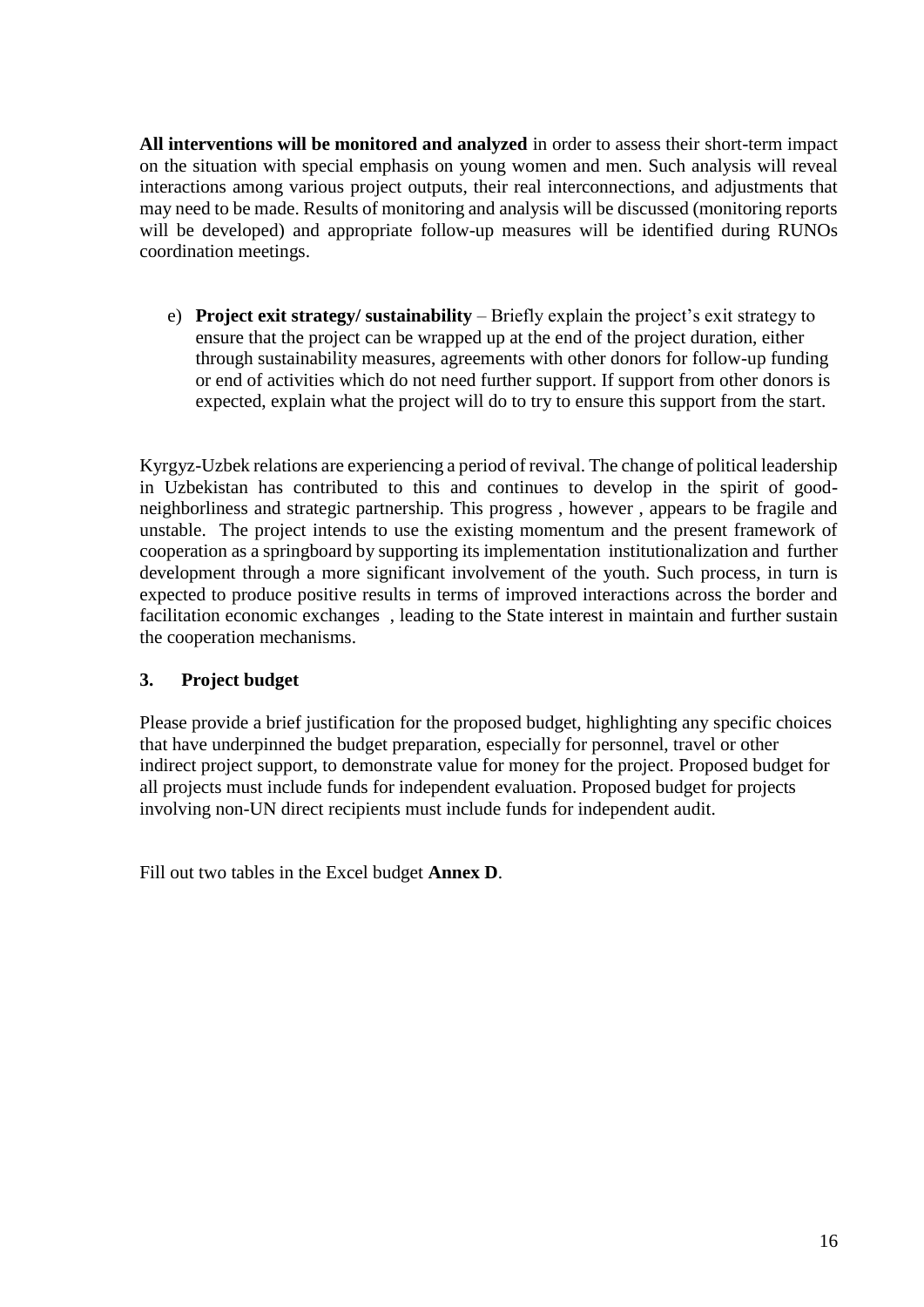# **Annex A.1: Project Administrative arrangements for UN Recipient Organizations**

#### *(This section uses standard wording – please do not remove)*

The UNDP MPTF Office serves as the Administrative Agent (AA) of the PBF and is responsible for the receipt of donor contributions, the transfer of funds to Recipient UN Organizations, the consolidation of narrative and financial reports and the submission of these to the PBSO and the PBF donors. As the Administrative Agent of the PBF, MPTF Office transfers funds to RUNOS on the basis of the [signed Memorandum of Understanding](http://mptf.undp.org/document/download/10425) between each RUNO and the MPTF Office.

#### **AA Functions**

On behalf of the Recipient Organizations, and in accordance with the UNDG-approved "Protocol on the Administrative Agent for Multi Donor Trust Funds and Joint Programmes, and One UN funds" (2008), the MPTF Office as the AA of the PBF will:

- Disburse funds to each of the RUNO in accordance with instructions from the PBSO. The AA will normally make each disbursement within three (3) to five (5) business days after having received instructions from the PBSO along with the relevant Submission form and Project document signed by all participants concerned;
- Consolidate the financial statements (Annual and Final), based on submissions provided to the AA by RUNOS and provide the PBF annual consolidated progress reports to the donors and the PBSO;
- Proceed with the operational and financial closure of the project in the MPTF Office system once the completion is completed by the RUNO. A project will be considered as operationally closed upon submission of a joint final narrative report. In order for the MPTF Office to financially closed a project, each RUNO must refund unspent balance of over 250 USD, indirect cost (GMS) should not exceed 7% and submission of a certified final financial statement by the recipient organizations' headquarters.);
- Disburse funds to any RUNO for any costs extension that the PBSO may decide in accordance with the PBF rules & regulations.

#### **Accountability, transparency and reporting of the Recipient United Nations Organizations**

Recipient United Nations Organizations will assume full programmatic and financial accountability for the funds disbursed to them by the Administrative Agent. Such funds will be administered by each RUNO in accordance with its own regulations, rules, directives and procedures.

Each RUNO shall establish a separate ledger account for the receipt and administration of the funds disbursed to it by the Administrative Agent from the PBF account. This separate ledger account shall be administered by each RUNO in accordance with its own regulations, rules, directives and procedures, including those relating to interest. The separate ledger account shall be subject exclusively to the internal and external auditing procedures laid down in the financial regulations, rules, directives and procedures applicable to the RUNO.

Each RUNO will provide the Administrative Agent and the PBSO (for narrative reports only) with:

| Type of report                         | Due when | Submitted by                                                                                                                                            |
|----------------------------------------|----------|---------------------------------------------------------------------------------------------------------------------------------------------------------|
| Semi-annual project<br>progress report | 15 June  | Convening Agency on behalf of all<br>implementing organizations and in<br>consultation with/ quality assurance by<br>PBF Secretariats, where they exist |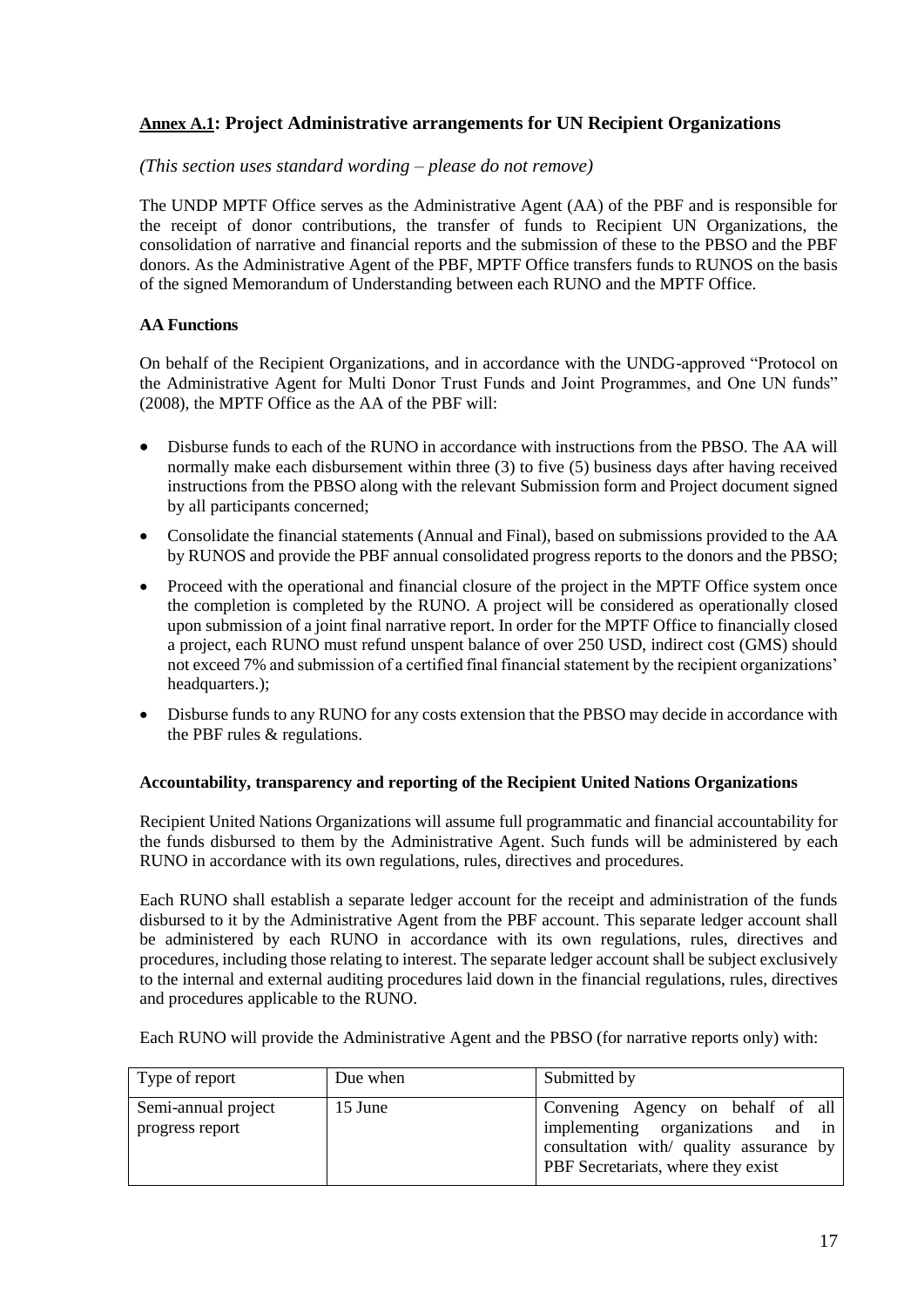| Annual project progress<br>report                                                                                                                                                         | 15 November                                                                                                                                      | Convening Agency on behalf of<br>all<br>implementing organizations<br>and<br>in<br>consultation with/ quality assurance by<br>PBF Secretariats, where they exist |
|-------------------------------------------------------------------------------------------------------------------------------------------------------------------------------------------|--------------------------------------------------------------------------------------------------------------------------------------------------|------------------------------------------------------------------------------------------------------------------------------------------------------------------|
| End of project report<br>covering entire project<br>duration                                                                                                                              | Within three months from<br>operational<br>the<br>project<br>closure (it can be submitted<br>instead of an annual report if<br>timing coincides) | Convening Agency on behalf of<br>all<br>implementing organizations<br>and<br>1n<br>consultation with/ quality assurance by<br>PBF Secretariats, where they exist |
| Annual strategic<br>peacebuilding and PBF<br>progress report (for PRF<br>allocations only), which<br>may contain a request for<br>additional PBF allocation<br>if the context requires it | 1 December                                                                                                                                       | PBF Secretariat on behalf of the PBF<br>Steering Committee, where it exists or<br>Head of UN Country Team where it does<br>not.                                  |

Financial reporting and timeline:

| <b>Timeline</b>                                                                                       | Event                                                                   |
|-------------------------------------------------------------------------------------------------------|-------------------------------------------------------------------------|
| 30 April                                                                                              | Annual reporting – Report $Q4$ expenses (Jan. to Dec. of previous year) |
| Certified final financial report to be provided by 30 June of the calendar year after project closure |                                                                         |

UNEX also opens for voluntary financial reporting for UN recipient organizations the following dates

| 31 July    | Voluntary Q2 expenses (January to June)      |
|------------|----------------------------------------------|
| 31 October | Voluntary Q3 expenses (January to September) |

Unspent Balance exceeding USD 250, at the closure of the project would have to been refunded and a notification sent to the MPTF Office, no later than six months (30 June) of the year following the completion of the activities.

#### **Ownership of Equipment, Supplies and Other Property**

Ownership of equipment, supplies and other property financed from the PBF shall vest in the RUNO undertaking the activities. Matters relating to the transfer of ownership by the RUNO shall be determined in accordance with its own applicable policies and procedures.

#### **Public Disclosure**

The PBSO and Administrative Agent will ensure that operations of the PBF are publicly disclosed on the PBF website (http://unpbf.org) and the Administrative Agent's website [\(http://mptf.undp.org\)](http://mptf.undp.org/).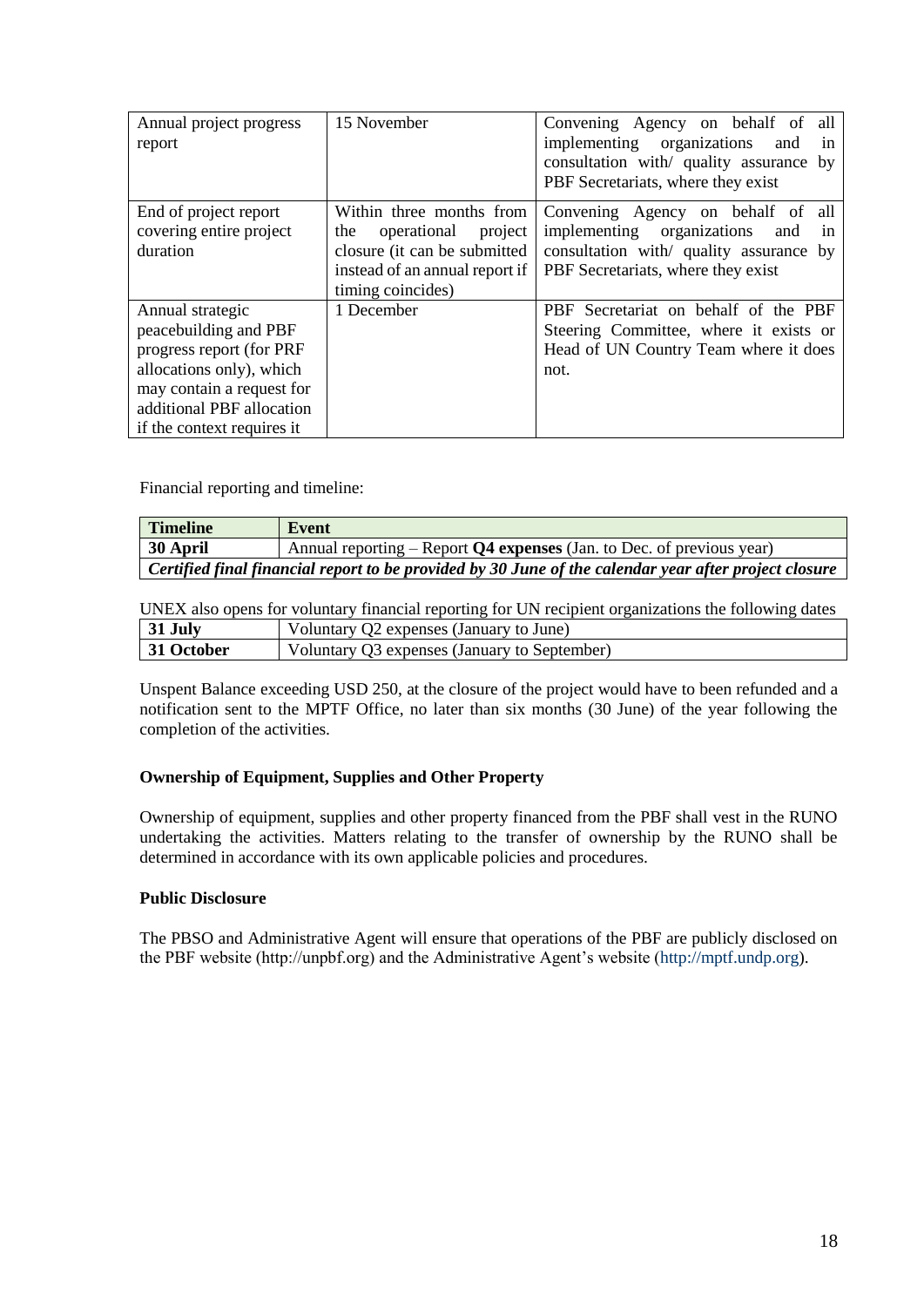# **Reporting:**

Each Receipt will provide the Administrative Agent and the PBSO (for narrative reports only) with:

| Type of report                                                                                                                                                                               | Due when                                                                                                                                         | Submitted by                                                                                                                                                        |
|----------------------------------------------------------------------------------------------------------------------------------------------------------------------------------------------|--------------------------------------------------------------------------------------------------------------------------------------------------|---------------------------------------------------------------------------------------------------------------------------------------------------------------------|
| Bi-annual project progress<br>report                                                                                                                                                         | 15 June                                                                                                                                          | Convening Agency on behalf of all<br>implementing organizations<br>and<br>in<br>consultation with quality assurance<br>by<br>PBF Secretariats, where they exist     |
| Annual project progress<br>report                                                                                                                                                            | 15 November                                                                                                                                      | Convening Agency on behalf of all<br>implementing organizations<br>and<br>in<br>consultation with quality assurance<br>by<br>PBF Secretariats, where they exist     |
| of<br>project<br>End<br>report<br>covering<br>entire<br>project<br>duration                                                                                                                  | Within three months from<br>the<br>operational<br>project<br>closure (it can be submitted<br>instead of an annual report if<br>timing coincides) | Convening Agency on behalf of<br>all<br>implementing organizations<br>and<br>in<br>consultation with/ quality assurance<br>by<br>PBF Secretariats, where they exist |
| Annual<br>strategic<br>peacebuilding and PBF<br>progress report (for PRF<br>allocations only), which<br>may contain a request for<br>additional PBF allocation<br>if the context requires it | 1 December                                                                                                                                       | PBF Secretariat on behalf of the PBF<br>Steering Committee, where it exists or<br>Head of UN Country Team where it does<br>not.                                     |

Financial reports and timeline:

| <b>Timeline</b>                                                                                        | Event                                                                   |
|--------------------------------------------------------------------------------------------------------|-------------------------------------------------------------------------|
| 28 February                                                                                            | Annual reporting $-$ Report Q4 expenses (Jan. to Dec. of previous year) |
| 30 April                                                                                               | Report Q1 expenses (January to March)                                   |
| 31 July                                                                                                | Report <b>Q2</b> expenses (January to June)                             |
| 31 October                                                                                             | Report Q3 expenses (January to September)                               |
| Certified final financial report to be provided at the quarter following the project financial closure |                                                                         |

Unspent Balance exceeding USD 250 at the closure of the project would have to been refunded and a notification sent to the Administrative Agent, no later than three months (31 March) of the year following the completion of the activities.

# **Ownership of Equipment, Supplies and Other Property**

Matters relating to the transfer of ownership by the Recipient Non-UN Recipient Organization will be determined in accordance with applicable policies and procedures defined by the PBSO.

# **Public Disclosure**

The PBSO and Administrative Agent will ensure that operations of the PBF are publicly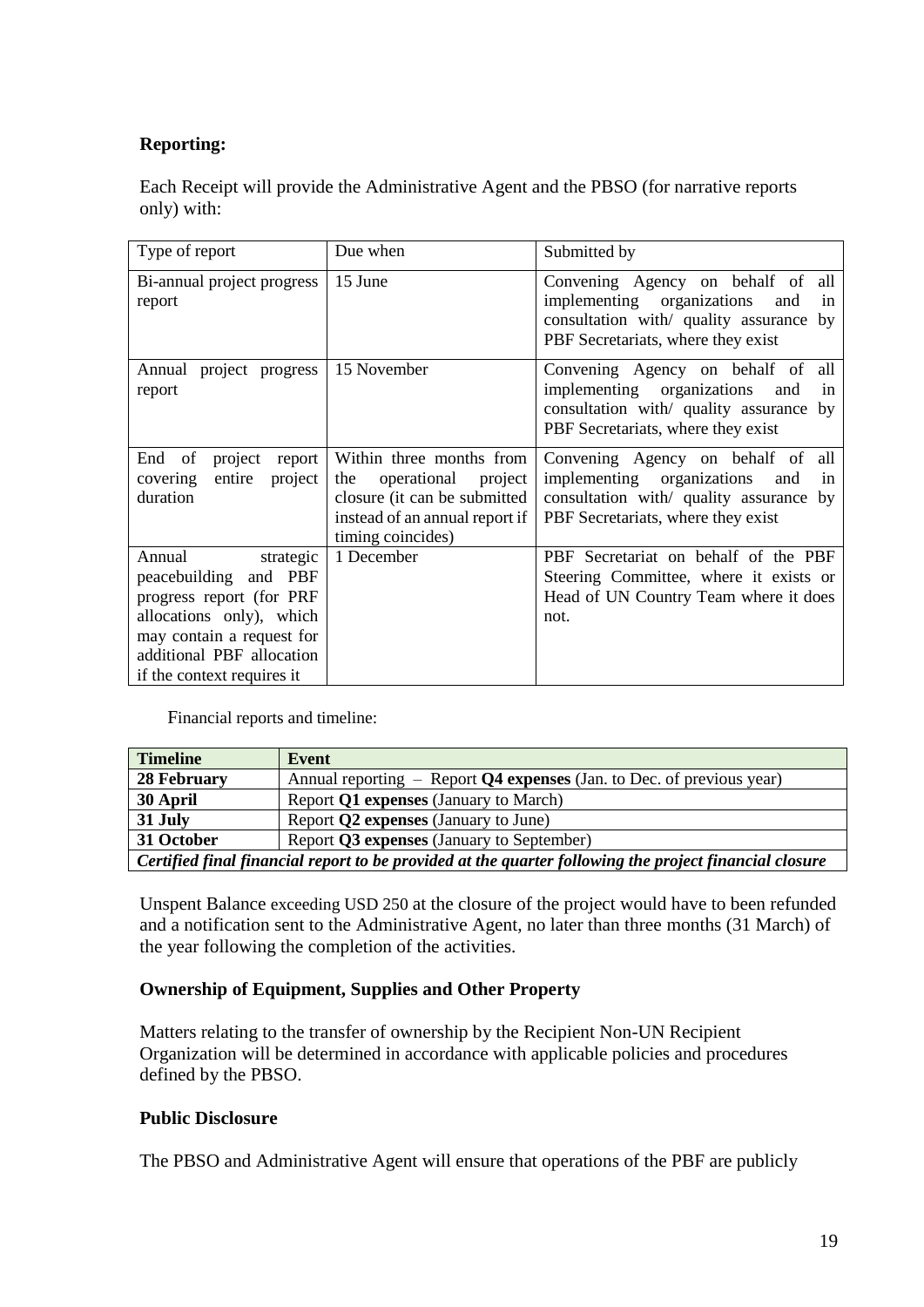disclosed on the PBF website (http://unpbf.org) and the Administrative Agent website (http:www.mptf.undp.org)

# **Final Project Audit for non-UN recipient organization projects**

An independent project audit will be requested by the end of the project. The audit report needs to be attached to the final narrative project report. The cost of such activity must be included in the project budget.

# **Special Provisions regarding Financing of Terrorism**

Consistent with UN Security Council Resolutions relating to terrorism, including UN Security Council Resolution 1373 (2001) and 1267 (1999) and related resolutions, the Participants are firmly committed to the international fight against terrorism, and in particular, against the financing of terrorism. Similarly, all Recipient Organizations recognize their obligation to comply with any applicable sanctions imposed by the UN Security Council. Each of the Recipient Organizations will use all reasonable efforts to ensure that the funds transferred to it in accordance with this agreement are not used to provide support or assistance to individuals or entities associated with terrorism as designated by any UN Security Council sanctions regime. If, during the term of this agreement, a Recipient Organization determines that there are credible allegations that funds transferred to it in accordance with this agreement have been used to provide support or assistance to individuals or entities associated with terrorism as designated by any UN Security Council sanctions regime it will as soon as it becomes aware of it inform the head of PBSO, the Administrative Agent and the donor(s) and, in consultation with the donors as appropriate, determine an appropriate response.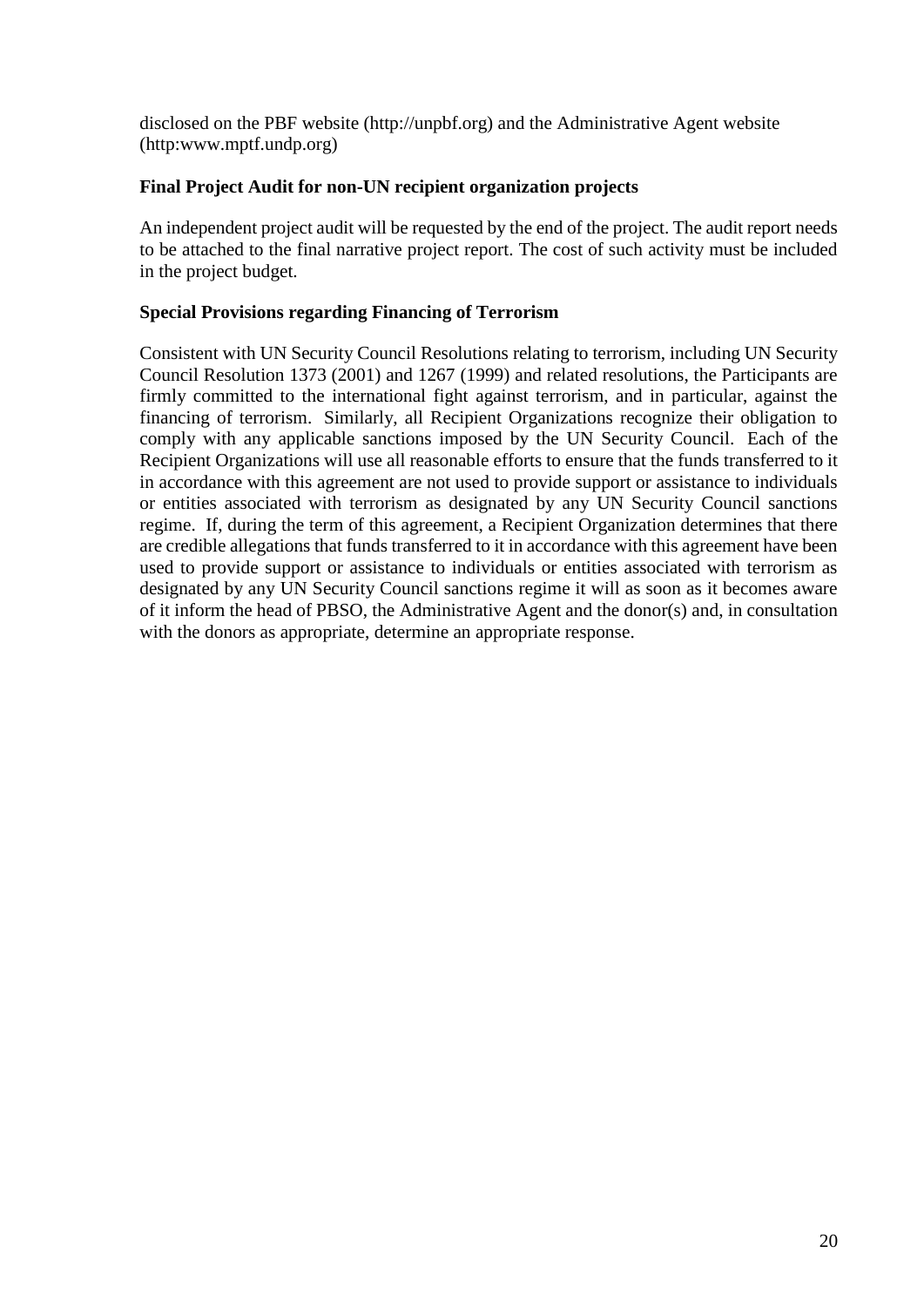| <b>Outcomes</b>                                                                                                                                                                                            | <b>Outputs</b>                                                                                                                                                                                                | <b>Indicators</b>                                                                                                                                                                                              | <b>Means of</b><br><b>Verification/</b><br>frequency of<br>collection                                                                 | <b>Indicator milestones</b>                                                                                |
|------------------------------------------------------------------------------------------------------------------------------------------------------------------------------------------------------------|---------------------------------------------------------------------------------------------------------------------------------------------------------------------------------------------------------------|----------------------------------------------------------------------------------------------------------------------------------------------------------------------------------------------------------------|---------------------------------------------------------------------------------------------------------------------------------------|------------------------------------------------------------------------------------------------------------|
| Outcome 1:<br>Kyrgyzstani<br>vouth<br>relevant<br>and<br>government agencies collaborate and<br>further develop cooperation plans for<br>improving positive interactions with<br>their Uzbek counterparts. |                                                                                                                                                                                                               | Outcome Indicator 1 a<br>% youth in the targeted<br>communities who believe that<br>diversity is an added value to<br>their community<br>(disaggregated data by age,<br>sex, location)<br><b>Baseline: TBD</b> | Baseline survey,<br>4 <sup>th</sup> quarter of 2018<br>Endline survey,<br>2nd quarter of 2020<br><b>Project monitoring</b><br>reports | Baseline data available<br>$(2019)$ ;<br>10 % increase over<br>baseline (2020)                             |
|                                                                                                                                                                                                            |                                                                                                                                                                                                               | Target: 10% increase over<br>baseline<br>Outcome Indicator 1 b<br>% of Kyrgyzstani youth that<br>assesses positively the<br>relations with Uzbekistan<br>(segregated data by age, sex,<br>location)            | Baseline survey,<br>4 <sup>th</sup> quarter of 2018<br>Endline survey,<br>2nd quarter of 2020                                         | Baseline data available<br>(2019);<br>10 % increase over<br>baseline (2020)                                |
|                                                                                                                                                                                                            |                                                                                                                                                                                                               | <b>Baseline: TBD</b><br>Target: 10% increase over<br>baseline                                                                                                                                                  |                                                                                                                                       |                                                                                                            |
|                                                                                                                                                                                                            |                                                                                                                                                                                                               | Outcome Indicator 1c<br>Youth proposals are included<br>and implemented in the<br>national and subnational<br>cooperation plans with<br><b>Uzbekistan</b>                                                      | Baseline survey,<br>4th quarter of 2018<br>Endline survey,<br>2nd quarter of 2020                                                     | Draft youth proposals<br>are developed and<br>accepted (2019)<br>Youth proposals are<br>implemented (2020) |
|                                                                                                                                                                                                            | Output 1.1.                                                                                                                                                                                                   | Baseline: not inclusive<br>Target: inclusive<br>Output Indicator 1.1.a.                                                                                                                                        | Monitoring reports                                                                                                                    | 2019 - 70 young people                                                                                     |
|                                                                                                                                                                                                            | Kyrgyzstani young women and men in selected<br>border locations have improved knowledge, skills and<br>capacities to interact and develop cooperation to<br>create positive dialogue with Uzbek counterparts. | # of youth with a sense of<br>empowerment, knowledge<br>and skills to participate in and<br>lead collaboration initiatives,<br>disaggregated by sex and age                                                    | Reports from<br>Implementing<br>Partners                                                                                              | 2020-200 young people<br>Women and girls<br>constitute at least half in<br>both figures                    |

# **Annex B: Project Results Framework (MUST include sex- and age disaggregated data)**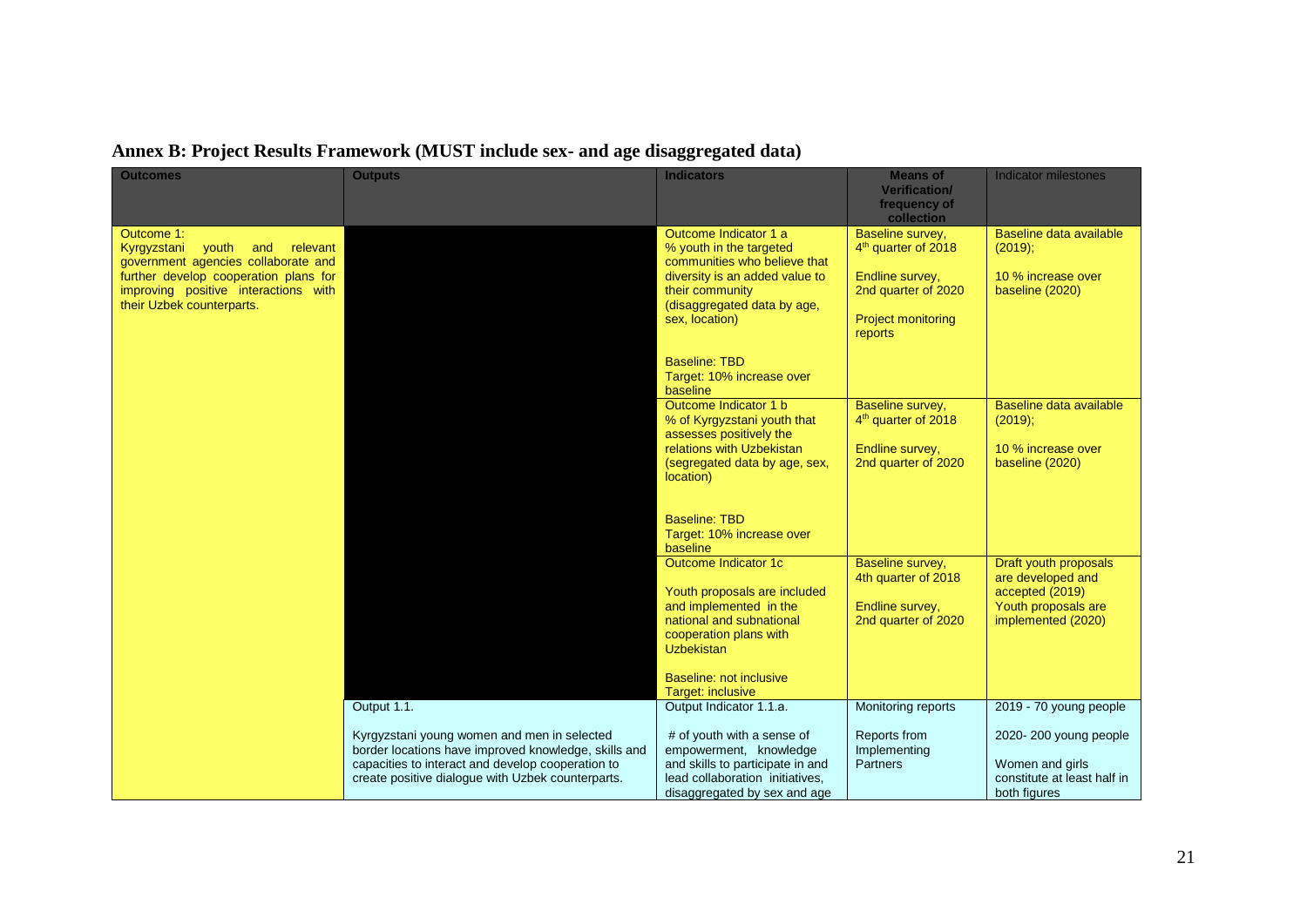| List of activities under this Output:                  |                                   | Baseline and endline     |                             |
|--------------------------------------------------------|-----------------------------------|--------------------------|-----------------------------|
|                                                        | Baseline: 0                       | survey                   |                             |
| 1.1.1. Build young people's leadership, problem        | Target: 200 (at least 50% are     |                          |                             |
| solving skills and promote positive attitudes of       | girls and women)                  |                          |                             |
| peaceful coexistence through collaborative             | Output Indicator 1.1.b.           | <b>RUNOs data</b>        | $2019 - 20$                 |
| participation in developing local action plans         |                                   |                          |                             |
| and contributing to the cooperation plans              | # of success stories/practices    |                          | $2020 - 30$                 |
| including issues concerning the youth;                 | produced by the project           |                          |                             |
|                                                        |                                   |                          |                             |
| 1.1.2. Facilitate youth-led innovative grass-roots     |                                   |                          |                             |
| solutions to border and cross-border challenges        | Baseline: 0                       |                          |                             |
| as well as those moving forward regional               | Target 30                         |                          |                             |
| cooperation across the communities.                    |                                   |                          |                             |
| 1.1.3. Organize national and sub-national events and   |                                   |                          |                             |
| initiatives of youth organizations in multiple         | Output Indicator 1.1.c.           | <b>RUNOs data</b>        | $2019 - 200$                |
| fields and formats jointly with the national           |                                   |                          |                             |
| youth-related government agencies of                   | # of youth participating in       | Monitoring reports       | $2020 - 500$                |
| Kyrgyzstan and Uzbekistan (conferences,                | cooperation and trust building    |                          | Women and girls             |
| forums, exhibitions, technology quests, Make-          |                                   | Reports from             | constitute at least half in |
| thones etc).                                           | initiatives with project support, |                          |                             |
|                                                        | disaggregated by sex and age      | Implementing             | both figures                |
|                                                        |                                   | Partners                 |                             |
|                                                        | Baseline: 0                       |                          | Cross-community events      |
|                                                        | Target: 500 (at least 50% are     |                          | and exchanges held          |
|                                                        | girls and women))                 |                          |                             |
|                                                        |                                   |                          | Youth initiatives           |
|                                                        |                                   |                          | supported                   |
| Output 1.2: Youth relevant government agencies in      | Output Indicator 1.2.a            | <b>RUNOs and partner</b> | $2019 - 2$                  |
| Kyrgyzstan have improved knowledge, skills,            | # of municipalities with          | municipalities data      |                             |
| opportunities and capacities to interact and develop   | increased number of               |                          | $2020 - 5$                  |
| cooperation to create positive dialogue with their     | interactions                      |                          |                             |
| Uzbek counterparts                                     |                                   |                          |                             |
|                                                        | Baseline: 0                       |                          |                             |
|                                                        |                                   |                          |                             |
| 1.2.1. Build the capacity of the youth relevant        | Target: 5                         |                          |                             |
| government agencies on inclusive, gender and           | Output Indicator 1.2.b.           | RUNOs and partner        | $2019 - 4$                  |
| conflict sensitive youth work in the field and         |                                   | municipalities data      |                             |
| facilitate exchange meetings with related youth        | # of items of national and        |                          | $2020 - 10$                 |
| serving Uzbekistan government                          | subnational Kyrgyz-Uzbek          |                          |                             |
| counterparts;                                          | action plans implemented          |                          |                             |
| 1.2.2. Build capacities of service providers, justice, |                                   |                          |                             |
| rule of law and ombudsman institutions (Osh,           | Baseline: 0                       |                          |                             |
| Jalal-Abad and Batken branches) and                    | Target: 10                        |                          |                             |
| strengthen the complaint mechanism to                  | Output Indicator 1.2.c            | RUNO and partners        | $2019 - 200$                |
| enhance young women's and men's access to              |                                   | data                     |                             |
| services, justice and increase trust, with             | # of youth received legal aid     |                          | $2020 - 500$                |
| learning from the collaborative arrangements of        |                                   |                          |                             |
| similar institutions                                   |                                   |                          |                             |
|                                                        | Baseline: 0                       |                          |                             |
|                                                        | Target: 500                       |                          |                             |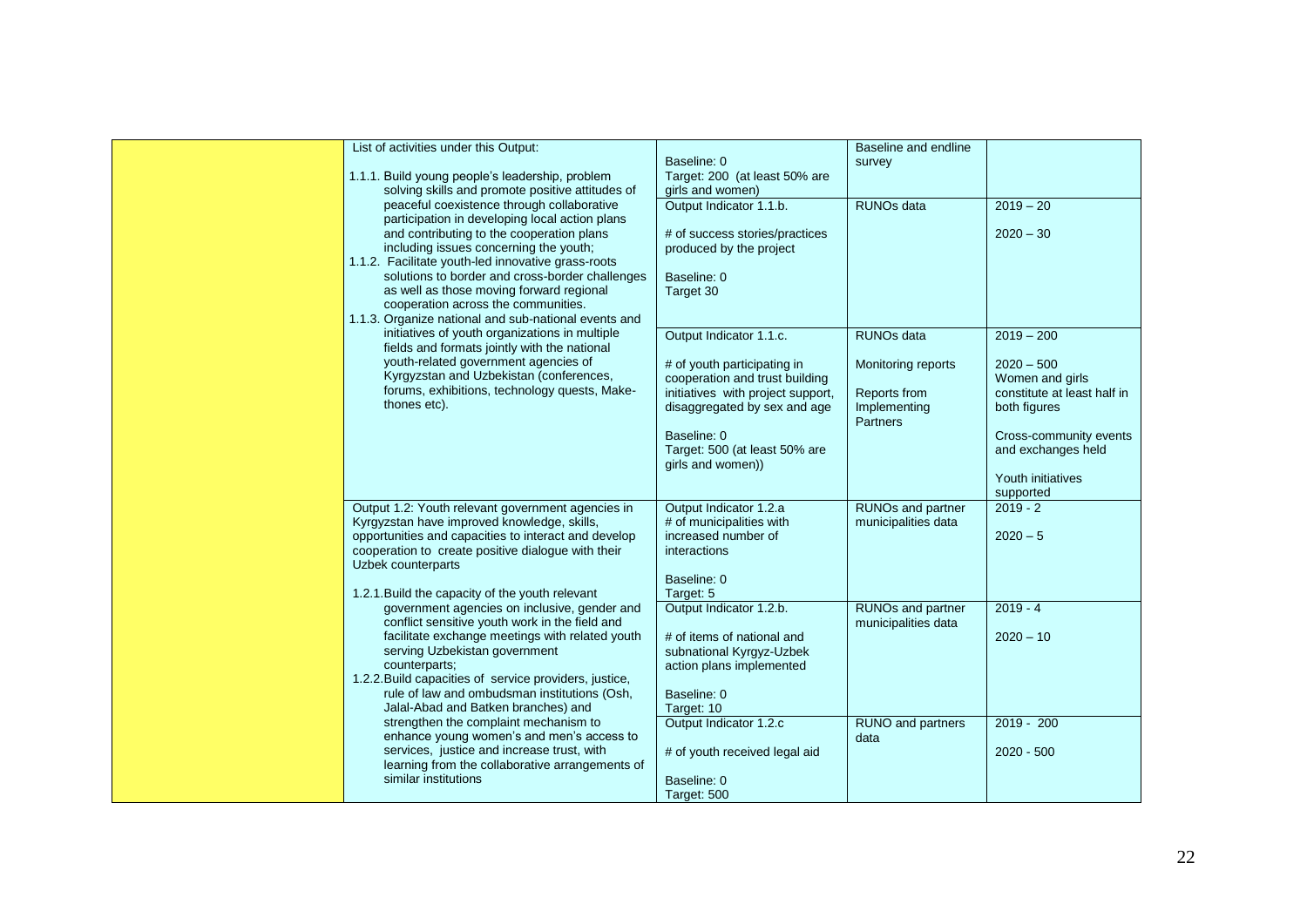# **Annex C: Checklist of project implementation readiness**

| <b>Question</b>                                                                                                                                              | <b>Yes No</b> |     | <b>Comment</b>                                                                                                                           |
|--------------------------------------------------------------------------------------------------------------------------------------------------------------|---------------|-----|------------------------------------------------------------------------------------------------------------------------------------------|
| 1. Have all implementing partners been identified?                                                                                                           |               |     | Partners from Government Counterparts were identified. IF<br>from CSOs will be identified based on the rules and<br>procedures of RUNOs. |
| 2. Have TORs for key project staff been finalized and ready to advertise?                                                                                    |               |     | Only for new staff hired                                                                                                                 |
| Have project sites been identified?<br>3.                                                                                                                    |               |     |                                                                                                                                          |
| Have local communities and government offices been consulted/ sensitized on the<br>4.<br>existence of the project?                                           | x             |     |                                                                                                                                          |
| 5. Has any preliminary analysis/identification of lessons learned/existing activities been<br>done?                                                          | $\mathsf{x}$  |     |                                                                                                                                          |
| Have beneficiary criteria been identified?<br>6.                                                                                                             |               |     |                                                                                                                                          |
| 7. Have any agreements been made with the relevant Government counterparts relating<br>to project implementation sites, approaches, Government contribution? | X             |     |                                                                                                                                          |
| Have clear arrangements been made on project implementing approach between<br>8.<br>project recipient organizations?                                         | X             |     |                                                                                                                                          |
| What other preparatory activities need to be undertaken before actual project<br>9.<br>implementation can begin and how long will this take?                 |               | N/A |                                                                                                                                          |